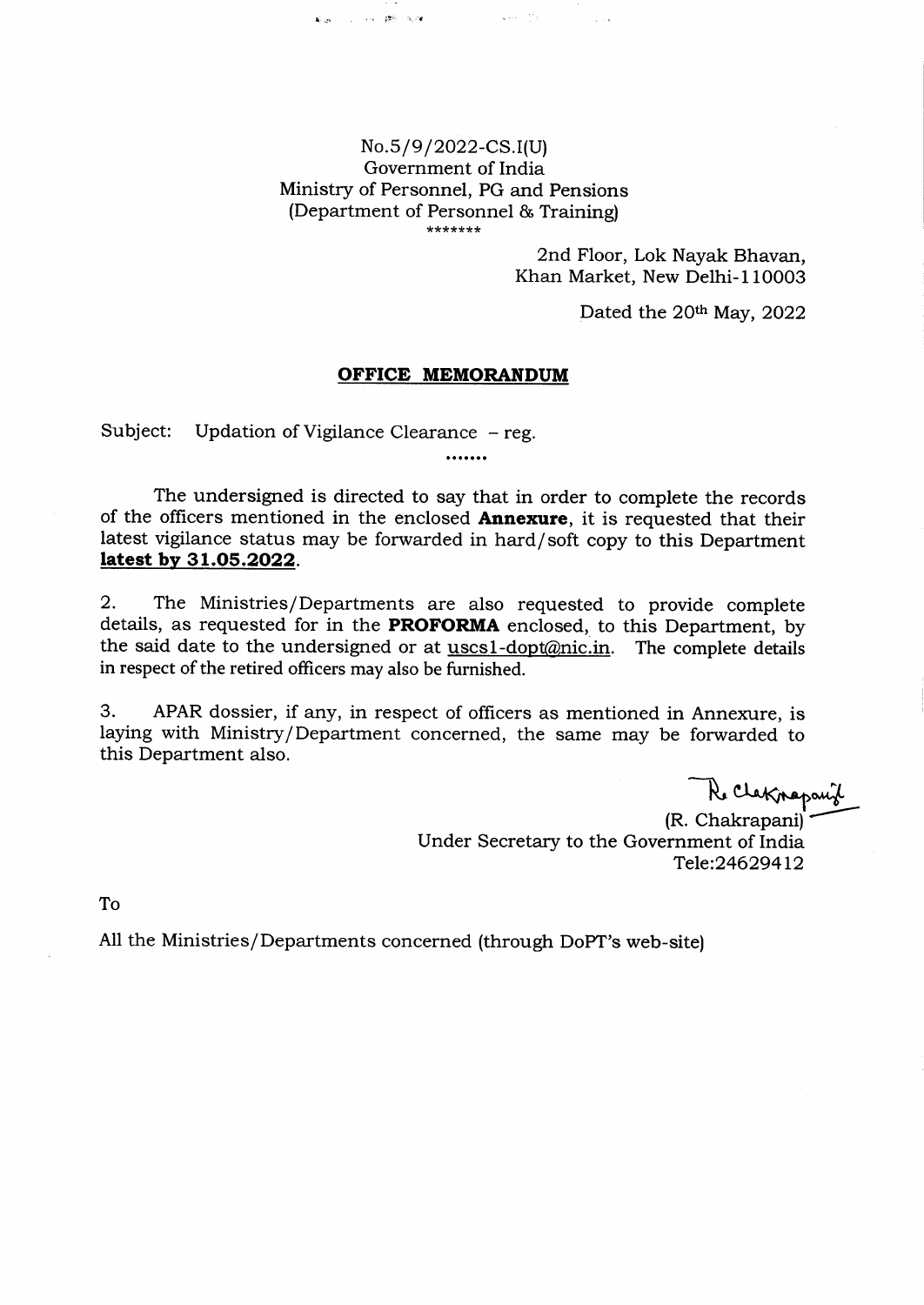Name, designation:

Date:\_

(Signature of the officer certifying the above details)

Ŷ,

 $-2-$ 

PROFORMA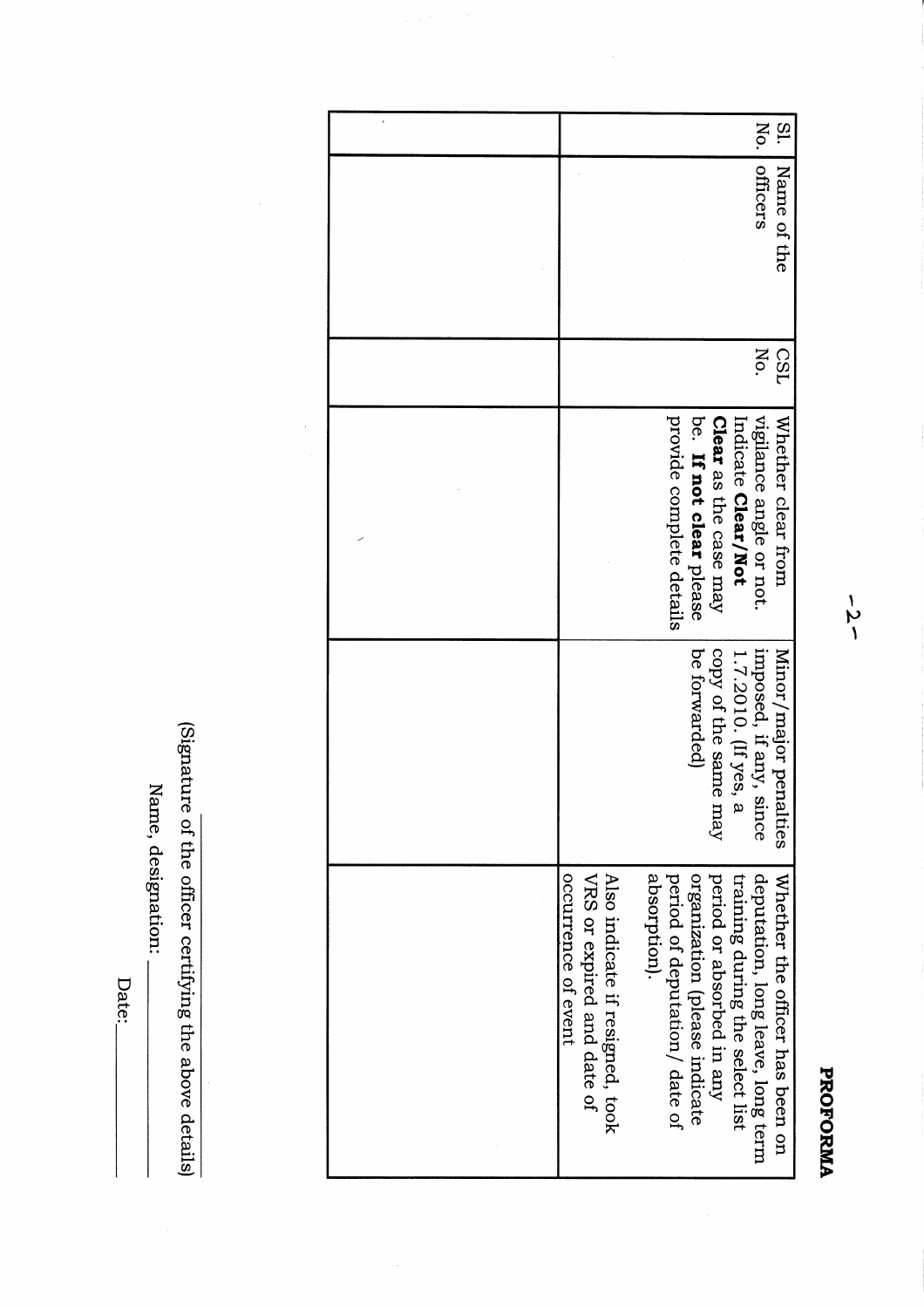## **Annexure**

| 1<br>L.R. Meena<br>$\overline{SO}$<br>$\overline{\text{ST}}$<br>10/May/62<br>2012<br>Coal<br>$\overline{2}$<br><b>YOGESH GAHTORI</b><br>US(adhoc)<br>1/May/81<br>Gen<br>2012<br><b>Cabinet Secretariat</b><br>$\overline{\mathbf{3}}$<br><b>RAJESH KUMAR</b><br>US(adhoc)<br>6/Apr/80<br>Gen<br>2012<br>Steel<br>4<br>SANJIV KUMAR YADAV<br>US(adhoc)<br>5/Jun/76<br>Gen<br>2012<br><b>Rural Development</b><br>5<br>SWATI<br>US(adhoc)<br>Gen<br>23/Oct/85<br>2012<br> SSC(HQ) <br>$\overline{6}$<br><b>BHUPESH PILLAI</b><br>US(adhoc)<br>18/Sep/80<br>Gen<br>2012<br>Defence<br><b>MIRTYUNJAY KUMAR</b><br>$\overline{US}$ (adhoc)<br>Gen<br>8/Aug/77<br>2012<br><b>WCD</b><br>$\overline{8}$<br><b>NIDHI SHARMA</b><br>US(adhoc)<br>27/Jan/82<br>Gen<br>2012<br>Commerce<br>$\overline{9}$<br><b>AMIT KUMAR JHA</b><br>US(adhoc)<br>20/Dec/83<br>Gen<br>2012<br><b>Civil Aviation</b><br>10<br><b>ASHOK MUDGAL</b><br>US(adhoc)<br>Gen<br>2012<br>1/May/84<br>Health & FW<br>11<br><b>SANTOSH KUMAR CHAUBEY</b><br>US(adhoc)<br>9/Feb/80<br>2012<br>Gen<br><b>Higher Education</b><br>$\overline{12}$<br><b>PHAILEE RAM MEENA</b><br>7/Jun/80<br>$\overline{\text{ST}}$<br>US(adhoc)<br>2012<br>Defence<br>$\overline{13}$<br><b>DALEEP KUMAR</b><br>US(adhoc)<br>20/Mar/79<br>Gen<br>2012<br><b>Economic Affairs</b><br><b>PRAVESH KUMAR</b><br>14<br>US(adhoc)<br>10/Dec/82<br>Gen<br>2012<br><b>Cabinet Secretariat</b><br>15<br>K BALASUBRAMANIAN<br>US(adhoc)<br>28/Feb/64<br>2012<br>Gen<br>Health & FW<br>E. Kujjur<br>16<br>$\overline{SO}$<br>ST<br>13-Oct-61<br>2012<br>MHA<br><b>AVNEESH PRATAP SINGH</b><br>17<br>US(adhoc)<br>2012<br>1/Oct/80<br>Gen<br>Revenue<br>18<br><b>SHASHI BHUSHAN</b><br>US(adhoc)<br>2012<br>1/Mar/81<br>Gen<br>RT&H<br>19<br><b>ARVIND KUMAR SONI</b><br>US(adhoc)<br>Gen<br>2/Jul/84<br>2012<br><b>Rural Development</b><br>$\overline{20}$<br><b>SANDEEP KUMAR</b><br>$2/\text{Jan}/81$<br>US(adhoc)<br>Gen<br>2012<br><b>MHA</b><br>$\overline{21}$<br><b>MUKESH KUMAR</b><br>15/Dec/81<br>2012<br>US(adhoc)<br>Gen<br>Defence - on NIFM training<br>$\overline{22}$<br><b>M LATHA</b><br>US(adhoc)<br>16/Nov/67<br>$\overline{\mathsf{Gen}}$<br>2012<br>SSC, Chennai<br>$\overline{23}$<br><b>KIRTI GUPTA</b><br>US(adhoc)<br>8/Nov/84<br>Gen<br>2012<br> I&B<br>24<br><b>CHANDRA SHEKHAR PRASAD</b><br>2012<br>US(adhoc)<br>28/Feb/81<br>Agriculture & F.W.<br>Gen<br>25<br><b>AKHILESH KUMAR MISHRA</b><br>2012<br>US(adhoc)<br>10/Jun/83<br>Gen<br>Commerce<br>26<br><b>ANIL SINGH</b><br>Gen<br>2012<br>Commerce - on deputation<br><b>SO</b><br>28/Apr/81<br>$\overline{27}$<br>$\overline{SO}$<br><b>MAHESWARI SHANKAR</b><br>12/Jun/62<br>Gen<br>2012<br><b>Civil Aviation</b><br>$\overline{28}$<br><b>NAVEEN RAWAT</b><br>US(adhoc)<br>9/Jul/74<br>Gen<br>2012<br>Defence<br>$\overline{29}$<br><b>ALOK VERMA</b><br><b>SO</b><br>7/Apr/84<br>2012<br>Gen<br>Commerce - on deputation<br>30<br>NIRMAL KUMAR BHAGAT<br>US(adhoc)<br>15/Jan/78<br>2012<br>Gen<br>Labour <br>$\overline{31}$<br><b>KESHRAM MEENA</b><br>$\overline{\text{ST}}$<br>2012<br>US(adhoc)<br>$\overline{1/3}$ an/86<br>Labour<br>32<br>KUMAR SHAILENDRA<br>US(adhoc)<br>15/Jan/77<br>2012<br>Gen<br><b>Financial Services</b><br>$\overline{33}$<br><b>GOVIND KUMAR</b><br>US(adhoc)<br>12/Jul/79<br>Gen<br>2012<br>Power<br>$\overline{34}$<br>$\overline{SO}$<br><b>SUMIT KUMAR</b><br>13/Dec/79<br>Gen<br>2012<br>Science & Technology<br>35<br><b>ALOK KUMAR SINHA</b><br>US(adhoc)<br>1/Mar/79<br>Gen<br>2012<br>Petroleum<br>36<br>A Chandrika Nair<br>$\overline{US}$ (adhoc)<br>2012<br>UPSC<br>28-Apr-62<br>Gen<br>$\overline{37}$<br><b>SUNIL KUMAR</b><br>US(adhoc)<br>2/Sep/81<br>$20\overline{12}$<br>Gen<br>Labour <br>38<br><b>RUPESH KUMAR</b><br>US(adhoc)<br>26/Nov/79<br>2012<br>Gen<br><b>DOPT</b><br>39<br><b>MUKUL DIXIT</b><br>US(adhoc)<br>1/Jun/83<br>2012 PMO<br>Gen<br>40<br><b>KUMAR SAURABH</b><br>$\overline{US}$ (adhoc)<br>1/Mar/81<br>Gen<br>2012<br>Defence - on deputation<br>41<br>PANKAJ DHAMIJA<br>US(adhoc)<br>30/Aug/83<br>2012<br>Gen<br>Youth Affairs<br>42<br>SREETAMA SAMANTA<br>SO.<br>2012<br>29/Apr/80<br>Gen<br>Commerce<br>43<br><b>ASHISH PRAKASH SINHA</b><br>US(adhoc)<br>20/Jun/76<br>2012<br>Gen<br>Commerce<br>44<br>AMIT KUMAR<br>US(adhoc)<br>10/Feb/83<br>Gen<br>2012<br>Health & FW<br>45<br>Hari Ram Meena<br><b>SO</b><br>1-Jul-62<br><b>ST</b><br>2012<br><b>MSME</b><br>46<br>KAVITA JHA<br>US(adhoc)<br>15/Jun/80<br>Gen<br>2012<br>Labour<br>47<br>SHAILENDRA MOHAN PATHAK<br>US(adhoc)<br>Gen<br>2/Jul/82<br>2012<br><b>Corporate Affairs</b><br>48<br>K.R. Meena<br>US(adhoc)<br>ST<br>7-Jul-64<br>2012<br>RT&H<br>49<br>SUBODH KUMAR SUDHAKAR<br>US(adhoc)<br>4/Dec/78<br>Gen<br>2012<br><b>Health &amp; FW</b><br><b>DHANESH P G</b><br>50<br>US(adhoc)<br>29/Oct/65<br>Gen<br>2012<br>Housing & UA<br>51<br>RANJIT KUMAR JHA<br>US(adhoc)<br>$4$ /Feb/81<br>2012<br><b>Expenditure</b><br>Gen<br>52<br>S. Lalthang<br>US(adhoc)<br>$1-Jan-62$<br>ST<br>2012<br><b>Heavy Industries</b><br>53<br> SUBODH<br>US(adhoc)<br>12/Dec/79<br>Gen<br>2012<br> MHA<br>54<br>SAMIR KUMAR <br>US(adhoc)<br>8/Jan/77<br>Gen<br>2012<br><b>Cabinet Secretariat</b><br>55<br><b>RAJIV JHA</b><br>US(adhoc)<br>5/Jan/81<br>Gen<br>2012<br>Labour<br>56<br>CHANDAN KUMAR<br>US(adhoc)<br>16/Jan/84<br>2012<br>Gen<br>Posts<br>$\overline{57}$<br>AMIT SINGH RATHOUR<br>US(adhoc)<br>26/Jan/79<br>Gen<br>2012<br>Revenue<br>58<br><b>ATIN SINGH YADAV</b><br>US(adhoc)<br>30/Apr/78<br>2012<br><b>Science &amp; Technology</b><br>Gen<br>59<br><b>VIKASH KUMAR</b><br>US(adhoc)<br>30/Jun/83<br>2012<br>Gen<br><b>PMO</b><br>60<br>R.V. Kerketta<br>11-Jul-63<br><b>ST</b><br>US(adhoc)<br>2012<br>Revenue<br>61<br><b>ALOK NIGAM</b><br>US(adhoc)<br>7/Jul/84<br>Gen<br>2012<br>Defence<br>62<br><b>ALOK SUMAN</b><br>US(adhoc)<br>23/Dec/76<br>2012<br><b>DOPT</b><br>Gen<br>63<br><b>SUJIT KUMAR MISHRA</b><br>US(adhoc)<br>5/Feb/82<br>2012<br>Gen<br>Housing & UA<br>64<br><b>CHANDAN SINGH</b><br>US(adhoc)<br>10/Jun/83<br>2012<br>PMO<br>Gen<br>65<br><b>ASHISH KUMAR YADAV</b><br><b>SO</b><br>12/Aug/77<br>Gen<br>2012<br>Labour | S.No. | <b>Name</b> | Post held | <b>DOB</b> | Cat. | <b>SOSL</b> | <b>Cadre Unit</b> |
|---------------------------------------------------------------------------------------------------------------------------------------------------------------------------------------------------------------------------------------------------------------------------------------------------------------------------------------------------------------------------------------------------------------------------------------------------------------------------------------------------------------------------------------------------------------------------------------------------------------------------------------------------------------------------------------------------------------------------------------------------------------------------------------------------------------------------------------------------------------------------------------------------------------------------------------------------------------------------------------------------------------------------------------------------------------------------------------------------------------------------------------------------------------------------------------------------------------------------------------------------------------------------------------------------------------------------------------------------------------------------------------------------------------------------------------------------------------------------------------------------------------------------------------------------------------------------------------------------------------------------------------------------------------------------------------------------------------------------------------------------------------------------------------------------------------------------------------------------------------------------------------------------------------------------------------------------------------------------------------------------------------------------------------------------------------------------------------------------------------------------------------------------------------------------------------------------------------------------------------------------------------------------------------------------------------------------------------------------------------------------------------------------------------------------------------------------------------------------------------------------------------------------------------------------------------------------------------------------------------------------------------------------------------------------------------------------------------------------------------------------------------------------------------------------------------------------------------------------------------------------------------------------------------------------------------------------------------------------------------------------------------------------------------------------------------------------------------------------------------------------------------------------------------------------------------------------------------------------------------------------------------------------------------------------------------------------------------------------------------------------------------------------------------------------------------------------------------------------------------------------------------------------------------------------------------------------------------------------------------------------------------------------------------------------------------------------------------------------------------------------------------------------------------------------------------------------------------------------------------------------------------------------------------------------------------------------------------------------------------------------------------------------------------------------------------------------------------------------------------------------------------------------------------------------------------------------------------------------------------------------------------------------------------------------------------------------------------------------------------------------------------------------------------------------------------------------------------------------------------------------------------------------------------------------------------------------------------------------------------------------------------------------------------------------------------------------------------------------------------------------------------------------------------------------------------------------------------------------------------------------------------------------------------------------------------------------------------------------------------------------------------------------------------------------------------------------------------------------------------------------------------------------------------------------------------------------------------------------------------------------------------------------------------------------------------------------------------------------------------------------------------------------------------------------------------------------------------------------------------------------------------------------------------------------------------------------------------------------------------------------------------------------------------------------------------------------------------------------------------------------------------------------------------------------------------------------------------------------------------------------------------------------------------------------------------------------------------------------------------------------------------------------------------------------------------------------------------------------------------------------------------------------------------------------------------------------------------------------------|-------|-------------|-----------|------------|------|-------------|-------------------|
|                                                                                                                                                                                                                                                                                                                                                                                                                                                                                                                                                                                                                                                                                                                                                                                                                                                                                                                                                                                                                                                                                                                                                                                                                                                                                                                                                                                                                                                                                                                                                                                                                                                                                                                                                                                                                                                                                                                                                                                                                                                                                                                                                                                                                                                                                                                                                                                                                                                                                                                                                                                                                                                                                                                                                                                                                                                                                                                                                                                                                                                                                                                                                                                                                                                                                                                                                                                                                                                                                                                                                                                                                                                                                                                                                                                                                                                                                                                                                                                                                                                                                                                                                                                                                                                                                                                                                                                                                                                                                                                                                                                                                                                                                                                                                                                                                                                                                                                                                                                                                                                                                                                                                                                                                                                                                                                                                                                                                                                                                                                                                                                                                                                                                                                                                                                                                                                                                                                                                                                                                                                                                                                                                                                                                                 |       |             |           |            |      |             | (Min./Deptt.)     |
|                                                                                                                                                                                                                                                                                                                                                                                                                                                                                                                                                                                                                                                                                                                                                                                                                                                                                                                                                                                                                                                                                                                                                                                                                                                                                                                                                                                                                                                                                                                                                                                                                                                                                                                                                                                                                                                                                                                                                                                                                                                                                                                                                                                                                                                                                                                                                                                                                                                                                                                                                                                                                                                                                                                                                                                                                                                                                                                                                                                                                                                                                                                                                                                                                                                                                                                                                                                                                                                                                                                                                                                                                                                                                                                                                                                                                                                                                                                                                                                                                                                                                                                                                                                                                                                                                                                                                                                                                                                                                                                                                                                                                                                                                                                                                                                                                                                                                                                                                                                                                                                                                                                                                                                                                                                                                                                                                                                                                                                                                                                                                                                                                                                                                                                                                                                                                                                                                                                                                                                                                                                                                                                                                                                                                                 |       |             |           |            |      |             |                   |
|                                                                                                                                                                                                                                                                                                                                                                                                                                                                                                                                                                                                                                                                                                                                                                                                                                                                                                                                                                                                                                                                                                                                                                                                                                                                                                                                                                                                                                                                                                                                                                                                                                                                                                                                                                                                                                                                                                                                                                                                                                                                                                                                                                                                                                                                                                                                                                                                                                                                                                                                                                                                                                                                                                                                                                                                                                                                                                                                                                                                                                                                                                                                                                                                                                                                                                                                                                                                                                                                                                                                                                                                                                                                                                                                                                                                                                                                                                                                                                                                                                                                                                                                                                                                                                                                                                                                                                                                                                                                                                                                                                                                                                                                                                                                                                                                                                                                                                                                                                                                                                                                                                                                                                                                                                                                                                                                                                                                                                                                                                                                                                                                                                                                                                                                                                                                                                                                                                                                                                                                                                                                                                                                                                                                                                 |       |             |           |            |      |             |                   |
|                                                                                                                                                                                                                                                                                                                                                                                                                                                                                                                                                                                                                                                                                                                                                                                                                                                                                                                                                                                                                                                                                                                                                                                                                                                                                                                                                                                                                                                                                                                                                                                                                                                                                                                                                                                                                                                                                                                                                                                                                                                                                                                                                                                                                                                                                                                                                                                                                                                                                                                                                                                                                                                                                                                                                                                                                                                                                                                                                                                                                                                                                                                                                                                                                                                                                                                                                                                                                                                                                                                                                                                                                                                                                                                                                                                                                                                                                                                                                                                                                                                                                                                                                                                                                                                                                                                                                                                                                                                                                                                                                                                                                                                                                                                                                                                                                                                                                                                                                                                                                                                                                                                                                                                                                                                                                                                                                                                                                                                                                                                                                                                                                                                                                                                                                                                                                                                                                                                                                                                                                                                                                                                                                                                                                                 |       |             |           |            |      |             |                   |
|                                                                                                                                                                                                                                                                                                                                                                                                                                                                                                                                                                                                                                                                                                                                                                                                                                                                                                                                                                                                                                                                                                                                                                                                                                                                                                                                                                                                                                                                                                                                                                                                                                                                                                                                                                                                                                                                                                                                                                                                                                                                                                                                                                                                                                                                                                                                                                                                                                                                                                                                                                                                                                                                                                                                                                                                                                                                                                                                                                                                                                                                                                                                                                                                                                                                                                                                                                                                                                                                                                                                                                                                                                                                                                                                                                                                                                                                                                                                                                                                                                                                                                                                                                                                                                                                                                                                                                                                                                                                                                                                                                                                                                                                                                                                                                                                                                                                                                                                                                                                                                                                                                                                                                                                                                                                                                                                                                                                                                                                                                                                                                                                                                                                                                                                                                                                                                                                                                                                                                                                                                                                                                                                                                                                                                 |       |             |           |            |      |             |                   |
|                                                                                                                                                                                                                                                                                                                                                                                                                                                                                                                                                                                                                                                                                                                                                                                                                                                                                                                                                                                                                                                                                                                                                                                                                                                                                                                                                                                                                                                                                                                                                                                                                                                                                                                                                                                                                                                                                                                                                                                                                                                                                                                                                                                                                                                                                                                                                                                                                                                                                                                                                                                                                                                                                                                                                                                                                                                                                                                                                                                                                                                                                                                                                                                                                                                                                                                                                                                                                                                                                                                                                                                                                                                                                                                                                                                                                                                                                                                                                                                                                                                                                                                                                                                                                                                                                                                                                                                                                                                                                                                                                                                                                                                                                                                                                                                                                                                                                                                                                                                                                                                                                                                                                                                                                                                                                                                                                                                                                                                                                                                                                                                                                                                                                                                                                                                                                                                                                                                                                                                                                                                                                                                                                                                                                                 |       |             |           |            |      |             |                   |
|                                                                                                                                                                                                                                                                                                                                                                                                                                                                                                                                                                                                                                                                                                                                                                                                                                                                                                                                                                                                                                                                                                                                                                                                                                                                                                                                                                                                                                                                                                                                                                                                                                                                                                                                                                                                                                                                                                                                                                                                                                                                                                                                                                                                                                                                                                                                                                                                                                                                                                                                                                                                                                                                                                                                                                                                                                                                                                                                                                                                                                                                                                                                                                                                                                                                                                                                                                                                                                                                                                                                                                                                                                                                                                                                                                                                                                                                                                                                                                                                                                                                                                                                                                                                                                                                                                                                                                                                                                                                                                                                                                                                                                                                                                                                                                                                                                                                                                                                                                                                                                                                                                                                                                                                                                                                                                                                                                                                                                                                                                                                                                                                                                                                                                                                                                                                                                                                                                                                                                                                                                                                                                                                                                                                                                 |       |             |           |            |      |             |                   |
|                                                                                                                                                                                                                                                                                                                                                                                                                                                                                                                                                                                                                                                                                                                                                                                                                                                                                                                                                                                                                                                                                                                                                                                                                                                                                                                                                                                                                                                                                                                                                                                                                                                                                                                                                                                                                                                                                                                                                                                                                                                                                                                                                                                                                                                                                                                                                                                                                                                                                                                                                                                                                                                                                                                                                                                                                                                                                                                                                                                                                                                                                                                                                                                                                                                                                                                                                                                                                                                                                                                                                                                                                                                                                                                                                                                                                                                                                                                                                                                                                                                                                                                                                                                                                                                                                                                                                                                                                                                                                                                                                                                                                                                                                                                                                                                                                                                                                                                                                                                                                                                                                                                                                                                                                                                                                                                                                                                                                                                                                                                                                                                                                                                                                                                                                                                                                                                                                                                                                                                                                                                                                                                                                                                                                                 |       |             |           |            |      |             |                   |
|                                                                                                                                                                                                                                                                                                                                                                                                                                                                                                                                                                                                                                                                                                                                                                                                                                                                                                                                                                                                                                                                                                                                                                                                                                                                                                                                                                                                                                                                                                                                                                                                                                                                                                                                                                                                                                                                                                                                                                                                                                                                                                                                                                                                                                                                                                                                                                                                                                                                                                                                                                                                                                                                                                                                                                                                                                                                                                                                                                                                                                                                                                                                                                                                                                                                                                                                                                                                                                                                                                                                                                                                                                                                                                                                                                                                                                                                                                                                                                                                                                                                                                                                                                                                                                                                                                                                                                                                                                                                                                                                                                                                                                                                                                                                                                                                                                                                                                                                                                                                                                                                                                                                                                                                                                                                                                                                                                                                                                                                                                                                                                                                                                                                                                                                                                                                                                                                                                                                                                                                                                                                                                                                                                                                                                 |       |             |           |            |      |             |                   |
|                                                                                                                                                                                                                                                                                                                                                                                                                                                                                                                                                                                                                                                                                                                                                                                                                                                                                                                                                                                                                                                                                                                                                                                                                                                                                                                                                                                                                                                                                                                                                                                                                                                                                                                                                                                                                                                                                                                                                                                                                                                                                                                                                                                                                                                                                                                                                                                                                                                                                                                                                                                                                                                                                                                                                                                                                                                                                                                                                                                                                                                                                                                                                                                                                                                                                                                                                                                                                                                                                                                                                                                                                                                                                                                                                                                                                                                                                                                                                                                                                                                                                                                                                                                                                                                                                                                                                                                                                                                                                                                                                                                                                                                                                                                                                                                                                                                                                                                                                                                                                                                                                                                                                                                                                                                                                                                                                                                                                                                                                                                                                                                                                                                                                                                                                                                                                                                                                                                                                                                                                                                                                                                                                                                                                                 |       |             |           |            |      |             |                   |
|                                                                                                                                                                                                                                                                                                                                                                                                                                                                                                                                                                                                                                                                                                                                                                                                                                                                                                                                                                                                                                                                                                                                                                                                                                                                                                                                                                                                                                                                                                                                                                                                                                                                                                                                                                                                                                                                                                                                                                                                                                                                                                                                                                                                                                                                                                                                                                                                                                                                                                                                                                                                                                                                                                                                                                                                                                                                                                                                                                                                                                                                                                                                                                                                                                                                                                                                                                                                                                                                                                                                                                                                                                                                                                                                                                                                                                                                                                                                                                                                                                                                                                                                                                                                                                                                                                                                                                                                                                                                                                                                                                                                                                                                                                                                                                                                                                                                                                                                                                                                                                                                                                                                                                                                                                                                                                                                                                                                                                                                                                                                                                                                                                                                                                                                                                                                                                                                                                                                                                                                                                                                                                                                                                                                                                 |       |             |           |            |      |             |                   |
|                                                                                                                                                                                                                                                                                                                                                                                                                                                                                                                                                                                                                                                                                                                                                                                                                                                                                                                                                                                                                                                                                                                                                                                                                                                                                                                                                                                                                                                                                                                                                                                                                                                                                                                                                                                                                                                                                                                                                                                                                                                                                                                                                                                                                                                                                                                                                                                                                                                                                                                                                                                                                                                                                                                                                                                                                                                                                                                                                                                                                                                                                                                                                                                                                                                                                                                                                                                                                                                                                                                                                                                                                                                                                                                                                                                                                                                                                                                                                                                                                                                                                                                                                                                                                                                                                                                                                                                                                                                                                                                                                                                                                                                                                                                                                                                                                                                                                                                                                                                                                                                                                                                                                                                                                                                                                                                                                                                                                                                                                                                                                                                                                                                                                                                                                                                                                                                                                                                                                                                                                                                                                                                                                                                                                                 |       |             |           |            |      |             |                   |
|                                                                                                                                                                                                                                                                                                                                                                                                                                                                                                                                                                                                                                                                                                                                                                                                                                                                                                                                                                                                                                                                                                                                                                                                                                                                                                                                                                                                                                                                                                                                                                                                                                                                                                                                                                                                                                                                                                                                                                                                                                                                                                                                                                                                                                                                                                                                                                                                                                                                                                                                                                                                                                                                                                                                                                                                                                                                                                                                                                                                                                                                                                                                                                                                                                                                                                                                                                                                                                                                                                                                                                                                                                                                                                                                                                                                                                                                                                                                                                                                                                                                                                                                                                                                                                                                                                                                                                                                                                                                                                                                                                                                                                                                                                                                                                                                                                                                                                                                                                                                                                                                                                                                                                                                                                                                                                                                                                                                                                                                                                                                                                                                                                                                                                                                                                                                                                                                                                                                                                                                                                                                                                                                                                                                                                 |       |             |           |            |      |             |                   |
|                                                                                                                                                                                                                                                                                                                                                                                                                                                                                                                                                                                                                                                                                                                                                                                                                                                                                                                                                                                                                                                                                                                                                                                                                                                                                                                                                                                                                                                                                                                                                                                                                                                                                                                                                                                                                                                                                                                                                                                                                                                                                                                                                                                                                                                                                                                                                                                                                                                                                                                                                                                                                                                                                                                                                                                                                                                                                                                                                                                                                                                                                                                                                                                                                                                                                                                                                                                                                                                                                                                                                                                                                                                                                                                                                                                                                                                                                                                                                                                                                                                                                                                                                                                                                                                                                                                                                                                                                                                                                                                                                                                                                                                                                                                                                                                                                                                                                                                                                                                                                                                                                                                                                                                                                                                                                                                                                                                                                                                                                                                                                                                                                                                                                                                                                                                                                                                                                                                                                                                                                                                                                                                                                                                                                                 |       |             |           |            |      |             |                   |
|                                                                                                                                                                                                                                                                                                                                                                                                                                                                                                                                                                                                                                                                                                                                                                                                                                                                                                                                                                                                                                                                                                                                                                                                                                                                                                                                                                                                                                                                                                                                                                                                                                                                                                                                                                                                                                                                                                                                                                                                                                                                                                                                                                                                                                                                                                                                                                                                                                                                                                                                                                                                                                                                                                                                                                                                                                                                                                                                                                                                                                                                                                                                                                                                                                                                                                                                                                                                                                                                                                                                                                                                                                                                                                                                                                                                                                                                                                                                                                                                                                                                                                                                                                                                                                                                                                                                                                                                                                                                                                                                                                                                                                                                                                                                                                                                                                                                                                                                                                                                                                                                                                                                                                                                                                                                                                                                                                                                                                                                                                                                                                                                                                                                                                                                                                                                                                                                                                                                                                                                                                                                                                                                                                                                                                 |       |             |           |            |      |             |                   |
|                                                                                                                                                                                                                                                                                                                                                                                                                                                                                                                                                                                                                                                                                                                                                                                                                                                                                                                                                                                                                                                                                                                                                                                                                                                                                                                                                                                                                                                                                                                                                                                                                                                                                                                                                                                                                                                                                                                                                                                                                                                                                                                                                                                                                                                                                                                                                                                                                                                                                                                                                                                                                                                                                                                                                                                                                                                                                                                                                                                                                                                                                                                                                                                                                                                                                                                                                                                                                                                                                                                                                                                                                                                                                                                                                                                                                                                                                                                                                                                                                                                                                                                                                                                                                                                                                                                                                                                                                                                                                                                                                                                                                                                                                                                                                                                                                                                                                                                                                                                                                                                                                                                                                                                                                                                                                                                                                                                                                                                                                                                                                                                                                                                                                                                                                                                                                                                                                                                                                                                                                                                                                                                                                                                                                                 |       |             |           |            |      |             |                   |
|                                                                                                                                                                                                                                                                                                                                                                                                                                                                                                                                                                                                                                                                                                                                                                                                                                                                                                                                                                                                                                                                                                                                                                                                                                                                                                                                                                                                                                                                                                                                                                                                                                                                                                                                                                                                                                                                                                                                                                                                                                                                                                                                                                                                                                                                                                                                                                                                                                                                                                                                                                                                                                                                                                                                                                                                                                                                                                                                                                                                                                                                                                                                                                                                                                                                                                                                                                                                                                                                                                                                                                                                                                                                                                                                                                                                                                                                                                                                                                                                                                                                                                                                                                                                                                                                                                                                                                                                                                                                                                                                                                                                                                                                                                                                                                                                                                                                                                                                                                                                                                                                                                                                                                                                                                                                                                                                                                                                                                                                                                                                                                                                                                                                                                                                                                                                                                                                                                                                                                                                                                                                                                                                                                                                                                 |       |             |           |            |      |             |                   |
|                                                                                                                                                                                                                                                                                                                                                                                                                                                                                                                                                                                                                                                                                                                                                                                                                                                                                                                                                                                                                                                                                                                                                                                                                                                                                                                                                                                                                                                                                                                                                                                                                                                                                                                                                                                                                                                                                                                                                                                                                                                                                                                                                                                                                                                                                                                                                                                                                                                                                                                                                                                                                                                                                                                                                                                                                                                                                                                                                                                                                                                                                                                                                                                                                                                                                                                                                                                                                                                                                                                                                                                                                                                                                                                                                                                                                                                                                                                                                                                                                                                                                                                                                                                                                                                                                                                                                                                                                                                                                                                                                                                                                                                                                                                                                                                                                                                                                                                                                                                                                                                                                                                                                                                                                                                                                                                                                                                                                                                                                                                                                                                                                                                                                                                                                                                                                                                                                                                                                                                                                                                                                                                                                                                                                                 |       |             |           |            |      |             |                   |
|                                                                                                                                                                                                                                                                                                                                                                                                                                                                                                                                                                                                                                                                                                                                                                                                                                                                                                                                                                                                                                                                                                                                                                                                                                                                                                                                                                                                                                                                                                                                                                                                                                                                                                                                                                                                                                                                                                                                                                                                                                                                                                                                                                                                                                                                                                                                                                                                                                                                                                                                                                                                                                                                                                                                                                                                                                                                                                                                                                                                                                                                                                                                                                                                                                                                                                                                                                                                                                                                                                                                                                                                                                                                                                                                                                                                                                                                                                                                                                                                                                                                                                                                                                                                                                                                                                                                                                                                                                                                                                                                                                                                                                                                                                                                                                                                                                                                                                                                                                                                                                                                                                                                                                                                                                                                                                                                                                                                                                                                                                                                                                                                                                                                                                                                                                                                                                                                                                                                                                                                                                                                                                                                                                                                                                 |       |             |           |            |      |             |                   |
|                                                                                                                                                                                                                                                                                                                                                                                                                                                                                                                                                                                                                                                                                                                                                                                                                                                                                                                                                                                                                                                                                                                                                                                                                                                                                                                                                                                                                                                                                                                                                                                                                                                                                                                                                                                                                                                                                                                                                                                                                                                                                                                                                                                                                                                                                                                                                                                                                                                                                                                                                                                                                                                                                                                                                                                                                                                                                                                                                                                                                                                                                                                                                                                                                                                                                                                                                                                                                                                                                                                                                                                                                                                                                                                                                                                                                                                                                                                                                                                                                                                                                                                                                                                                                                                                                                                                                                                                                                                                                                                                                                                                                                                                                                                                                                                                                                                                                                                                                                                                                                                                                                                                                                                                                                                                                                                                                                                                                                                                                                                                                                                                                                                                                                                                                                                                                                                                                                                                                                                                                                                                                                                                                                                                                                 |       |             |           |            |      |             |                   |
|                                                                                                                                                                                                                                                                                                                                                                                                                                                                                                                                                                                                                                                                                                                                                                                                                                                                                                                                                                                                                                                                                                                                                                                                                                                                                                                                                                                                                                                                                                                                                                                                                                                                                                                                                                                                                                                                                                                                                                                                                                                                                                                                                                                                                                                                                                                                                                                                                                                                                                                                                                                                                                                                                                                                                                                                                                                                                                                                                                                                                                                                                                                                                                                                                                                                                                                                                                                                                                                                                                                                                                                                                                                                                                                                                                                                                                                                                                                                                                                                                                                                                                                                                                                                                                                                                                                                                                                                                                                                                                                                                                                                                                                                                                                                                                                                                                                                                                                                                                                                                                                                                                                                                                                                                                                                                                                                                                                                                                                                                                                                                                                                                                                                                                                                                                                                                                                                                                                                                                                                                                                                                                                                                                                                                                 |       |             |           |            |      |             |                   |
|                                                                                                                                                                                                                                                                                                                                                                                                                                                                                                                                                                                                                                                                                                                                                                                                                                                                                                                                                                                                                                                                                                                                                                                                                                                                                                                                                                                                                                                                                                                                                                                                                                                                                                                                                                                                                                                                                                                                                                                                                                                                                                                                                                                                                                                                                                                                                                                                                                                                                                                                                                                                                                                                                                                                                                                                                                                                                                                                                                                                                                                                                                                                                                                                                                                                                                                                                                                                                                                                                                                                                                                                                                                                                                                                                                                                                                                                                                                                                                                                                                                                                                                                                                                                                                                                                                                                                                                                                                                                                                                                                                                                                                                                                                                                                                                                                                                                                                                                                                                                                                                                                                                                                                                                                                                                                                                                                                                                                                                                                                                                                                                                                                                                                                                                                                                                                                                                                                                                                                                                                                                                                                                                                                                                                                 |       |             |           |            |      |             |                   |
|                                                                                                                                                                                                                                                                                                                                                                                                                                                                                                                                                                                                                                                                                                                                                                                                                                                                                                                                                                                                                                                                                                                                                                                                                                                                                                                                                                                                                                                                                                                                                                                                                                                                                                                                                                                                                                                                                                                                                                                                                                                                                                                                                                                                                                                                                                                                                                                                                                                                                                                                                                                                                                                                                                                                                                                                                                                                                                                                                                                                                                                                                                                                                                                                                                                                                                                                                                                                                                                                                                                                                                                                                                                                                                                                                                                                                                                                                                                                                                                                                                                                                                                                                                                                                                                                                                                                                                                                                                                                                                                                                                                                                                                                                                                                                                                                                                                                                                                                                                                                                                                                                                                                                                                                                                                                                                                                                                                                                                                                                                                                                                                                                                                                                                                                                                                                                                                                                                                                                                                                                                                                                                                                                                                                                                 |       |             |           |            |      |             |                   |
|                                                                                                                                                                                                                                                                                                                                                                                                                                                                                                                                                                                                                                                                                                                                                                                                                                                                                                                                                                                                                                                                                                                                                                                                                                                                                                                                                                                                                                                                                                                                                                                                                                                                                                                                                                                                                                                                                                                                                                                                                                                                                                                                                                                                                                                                                                                                                                                                                                                                                                                                                                                                                                                                                                                                                                                                                                                                                                                                                                                                                                                                                                                                                                                                                                                                                                                                                                                                                                                                                                                                                                                                                                                                                                                                                                                                                                                                                                                                                                                                                                                                                                                                                                                                                                                                                                                                                                                                                                                                                                                                                                                                                                                                                                                                                                                                                                                                                                                                                                                                                                                                                                                                                                                                                                                                                                                                                                                                                                                                                                                                                                                                                                                                                                                                                                                                                                                                                                                                                                                                                                                                                                                                                                                                                                 |       |             |           |            |      |             |                   |
|                                                                                                                                                                                                                                                                                                                                                                                                                                                                                                                                                                                                                                                                                                                                                                                                                                                                                                                                                                                                                                                                                                                                                                                                                                                                                                                                                                                                                                                                                                                                                                                                                                                                                                                                                                                                                                                                                                                                                                                                                                                                                                                                                                                                                                                                                                                                                                                                                                                                                                                                                                                                                                                                                                                                                                                                                                                                                                                                                                                                                                                                                                                                                                                                                                                                                                                                                                                                                                                                                                                                                                                                                                                                                                                                                                                                                                                                                                                                                                                                                                                                                                                                                                                                                                                                                                                                                                                                                                                                                                                                                                                                                                                                                                                                                                                                                                                                                                                                                                                                                                                                                                                                                                                                                                                                                                                                                                                                                                                                                                                                                                                                                                                                                                                                                                                                                                                                                                                                                                                                                                                                                                                                                                                                                                 |       |             |           |            |      |             |                   |
|                                                                                                                                                                                                                                                                                                                                                                                                                                                                                                                                                                                                                                                                                                                                                                                                                                                                                                                                                                                                                                                                                                                                                                                                                                                                                                                                                                                                                                                                                                                                                                                                                                                                                                                                                                                                                                                                                                                                                                                                                                                                                                                                                                                                                                                                                                                                                                                                                                                                                                                                                                                                                                                                                                                                                                                                                                                                                                                                                                                                                                                                                                                                                                                                                                                                                                                                                                                                                                                                                                                                                                                                                                                                                                                                                                                                                                                                                                                                                                                                                                                                                                                                                                                                                                                                                                                                                                                                                                                                                                                                                                                                                                                                                                                                                                                                                                                                                                                                                                                                                                                                                                                                                                                                                                                                                                                                                                                                                                                                                                                                                                                                                                                                                                                                                                                                                                                                                                                                                                                                                                                                                                                                                                                                                                 |       |             |           |            |      |             |                   |
|                                                                                                                                                                                                                                                                                                                                                                                                                                                                                                                                                                                                                                                                                                                                                                                                                                                                                                                                                                                                                                                                                                                                                                                                                                                                                                                                                                                                                                                                                                                                                                                                                                                                                                                                                                                                                                                                                                                                                                                                                                                                                                                                                                                                                                                                                                                                                                                                                                                                                                                                                                                                                                                                                                                                                                                                                                                                                                                                                                                                                                                                                                                                                                                                                                                                                                                                                                                                                                                                                                                                                                                                                                                                                                                                                                                                                                                                                                                                                                                                                                                                                                                                                                                                                                                                                                                                                                                                                                                                                                                                                                                                                                                                                                                                                                                                                                                                                                                                                                                                                                                                                                                                                                                                                                                                                                                                                                                                                                                                                                                                                                                                                                                                                                                                                                                                                                                                                                                                                                                                                                                                                                                                                                                                                                 |       |             |           |            |      |             |                   |
|                                                                                                                                                                                                                                                                                                                                                                                                                                                                                                                                                                                                                                                                                                                                                                                                                                                                                                                                                                                                                                                                                                                                                                                                                                                                                                                                                                                                                                                                                                                                                                                                                                                                                                                                                                                                                                                                                                                                                                                                                                                                                                                                                                                                                                                                                                                                                                                                                                                                                                                                                                                                                                                                                                                                                                                                                                                                                                                                                                                                                                                                                                                                                                                                                                                                                                                                                                                                                                                                                                                                                                                                                                                                                                                                                                                                                                                                                                                                                                                                                                                                                                                                                                                                                                                                                                                                                                                                                                                                                                                                                                                                                                                                                                                                                                                                                                                                                                                                                                                                                                                                                                                                                                                                                                                                                                                                                                                                                                                                                                                                                                                                                                                                                                                                                                                                                                                                                                                                                                                                                                                                                                                                                                                                                                 |       |             |           |            |      |             |                   |
|                                                                                                                                                                                                                                                                                                                                                                                                                                                                                                                                                                                                                                                                                                                                                                                                                                                                                                                                                                                                                                                                                                                                                                                                                                                                                                                                                                                                                                                                                                                                                                                                                                                                                                                                                                                                                                                                                                                                                                                                                                                                                                                                                                                                                                                                                                                                                                                                                                                                                                                                                                                                                                                                                                                                                                                                                                                                                                                                                                                                                                                                                                                                                                                                                                                                                                                                                                                                                                                                                                                                                                                                                                                                                                                                                                                                                                                                                                                                                                                                                                                                                                                                                                                                                                                                                                                                                                                                                                                                                                                                                                                                                                                                                                                                                                                                                                                                                                                                                                                                                                                                                                                                                                                                                                                                                                                                                                                                                                                                                                                                                                                                                                                                                                                                                                                                                                                                                                                                                                                                                                                                                                                                                                                                                                 |       |             |           |            |      |             |                   |
|                                                                                                                                                                                                                                                                                                                                                                                                                                                                                                                                                                                                                                                                                                                                                                                                                                                                                                                                                                                                                                                                                                                                                                                                                                                                                                                                                                                                                                                                                                                                                                                                                                                                                                                                                                                                                                                                                                                                                                                                                                                                                                                                                                                                                                                                                                                                                                                                                                                                                                                                                                                                                                                                                                                                                                                                                                                                                                                                                                                                                                                                                                                                                                                                                                                                                                                                                                                                                                                                                                                                                                                                                                                                                                                                                                                                                                                                                                                                                                                                                                                                                                                                                                                                                                                                                                                                                                                                                                                                                                                                                                                                                                                                                                                                                                                                                                                                                                                                                                                                                                                                                                                                                                                                                                                                                                                                                                                                                                                                                                                                                                                                                                                                                                                                                                                                                                                                                                                                                                                                                                                                                                                                                                                                                                 |       |             |           |            |      |             |                   |
|                                                                                                                                                                                                                                                                                                                                                                                                                                                                                                                                                                                                                                                                                                                                                                                                                                                                                                                                                                                                                                                                                                                                                                                                                                                                                                                                                                                                                                                                                                                                                                                                                                                                                                                                                                                                                                                                                                                                                                                                                                                                                                                                                                                                                                                                                                                                                                                                                                                                                                                                                                                                                                                                                                                                                                                                                                                                                                                                                                                                                                                                                                                                                                                                                                                                                                                                                                                                                                                                                                                                                                                                                                                                                                                                                                                                                                                                                                                                                                                                                                                                                                                                                                                                                                                                                                                                                                                                                                                                                                                                                                                                                                                                                                                                                                                                                                                                                                                                                                                                                                                                                                                                                                                                                                                                                                                                                                                                                                                                                                                                                                                                                                                                                                                                                                                                                                                                                                                                                                                                                                                                                                                                                                                                                                 |       |             |           |            |      |             |                   |
|                                                                                                                                                                                                                                                                                                                                                                                                                                                                                                                                                                                                                                                                                                                                                                                                                                                                                                                                                                                                                                                                                                                                                                                                                                                                                                                                                                                                                                                                                                                                                                                                                                                                                                                                                                                                                                                                                                                                                                                                                                                                                                                                                                                                                                                                                                                                                                                                                                                                                                                                                                                                                                                                                                                                                                                                                                                                                                                                                                                                                                                                                                                                                                                                                                                                                                                                                                                                                                                                                                                                                                                                                                                                                                                                                                                                                                                                                                                                                                                                                                                                                                                                                                                                                                                                                                                                                                                                                                                                                                                                                                                                                                                                                                                                                                                                                                                                                                                                                                                                                                                                                                                                                                                                                                                                                                                                                                                                                                                                                                                                                                                                                                                                                                                                                                                                                                                                                                                                                                                                                                                                                                                                                                                                                                 |       |             |           |            |      |             |                   |
|                                                                                                                                                                                                                                                                                                                                                                                                                                                                                                                                                                                                                                                                                                                                                                                                                                                                                                                                                                                                                                                                                                                                                                                                                                                                                                                                                                                                                                                                                                                                                                                                                                                                                                                                                                                                                                                                                                                                                                                                                                                                                                                                                                                                                                                                                                                                                                                                                                                                                                                                                                                                                                                                                                                                                                                                                                                                                                                                                                                                                                                                                                                                                                                                                                                                                                                                                                                                                                                                                                                                                                                                                                                                                                                                                                                                                                                                                                                                                                                                                                                                                                                                                                                                                                                                                                                                                                                                                                                                                                                                                                                                                                                                                                                                                                                                                                                                                                                                                                                                                                                                                                                                                                                                                                                                                                                                                                                                                                                                                                                                                                                                                                                                                                                                                                                                                                                                                                                                                                                                                                                                                                                                                                                                                                 |       |             |           |            |      |             |                   |
|                                                                                                                                                                                                                                                                                                                                                                                                                                                                                                                                                                                                                                                                                                                                                                                                                                                                                                                                                                                                                                                                                                                                                                                                                                                                                                                                                                                                                                                                                                                                                                                                                                                                                                                                                                                                                                                                                                                                                                                                                                                                                                                                                                                                                                                                                                                                                                                                                                                                                                                                                                                                                                                                                                                                                                                                                                                                                                                                                                                                                                                                                                                                                                                                                                                                                                                                                                                                                                                                                                                                                                                                                                                                                                                                                                                                                                                                                                                                                                                                                                                                                                                                                                                                                                                                                                                                                                                                                                                                                                                                                                                                                                                                                                                                                                                                                                                                                                                                                                                                                                                                                                                                                                                                                                                                                                                                                                                                                                                                                                                                                                                                                                                                                                                                                                                                                                                                                                                                                                                                                                                                                                                                                                                                                                 |       |             |           |            |      |             |                   |
|                                                                                                                                                                                                                                                                                                                                                                                                                                                                                                                                                                                                                                                                                                                                                                                                                                                                                                                                                                                                                                                                                                                                                                                                                                                                                                                                                                                                                                                                                                                                                                                                                                                                                                                                                                                                                                                                                                                                                                                                                                                                                                                                                                                                                                                                                                                                                                                                                                                                                                                                                                                                                                                                                                                                                                                                                                                                                                                                                                                                                                                                                                                                                                                                                                                                                                                                                                                                                                                                                                                                                                                                                                                                                                                                                                                                                                                                                                                                                                                                                                                                                                                                                                                                                                                                                                                                                                                                                                                                                                                                                                                                                                                                                                                                                                                                                                                                                                                                                                                                                                                                                                                                                                                                                                                                                                                                                                                                                                                                                                                                                                                                                                                                                                                                                                                                                                                                                                                                                                                                                                                                                                                                                                                                                                 |       |             |           |            |      |             |                   |
|                                                                                                                                                                                                                                                                                                                                                                                                                                                                                                                                                                                                                                                                                                                                                                                                                                                                                                                                                                                                                                                                                                                                                                                                                                                                                                                                                                                                                                                                                                                                                                                                                                                                                                                                                                                                                                                                                                                                                                                                                                                                                                                                                                                                                                                                                                                                                                                                                                                                                                                                                                                                                                                                                                                                                                                                                                                                                                                                                                                                                                                                                                                                                                                                                                                                                                                                                                                                                                                                                                                                                                                                                                                                                                                                                                                                                                                                                                                                                                                                                                                                                                                                                                                                                                                                                                                                                                                                                                                                                                                                                                                                                                                                                                                                                                                                                                                                                                                                                                                                                                                                                                                                                                                                                                                                                                                                                                                                                                                                                                                                                                                                                                                                                                                                                                                                                                                                                                                                                                                                                                                                                                                                                                                                                                 |       |             |           |            |      |             |                   |
|                                                                                                                                                                                                                                                                                                                                                                                                                                                                                                                                                                                                                                                                                                                                                                                                                                                                                                                                                                                                                                                                                                                                                                                                                                                                                                                                                                                                                                                                                                                                                                                                                                                                                                                                                                                                                                                                                                                                                                                                                                                                                                                                                                                                                                                                                                                                                                                                                                                                                                                                                                                                                                                                                                                                                                                                                                                                                                                                                                                                                                                                                                                                                                                                                                                                                                                                                                                                                                                                                                                                                                                                                                                                                                                                                                                                                                                                                                                                                                                                                                                                                                                                                                                                                                                                                                                                                                                                                                                                                                                                                                                                                                                                                                                                                                                                                                                                                                                                                                                                                                                                                                                                                                                                                                                                                                                                                                                                                                                                                                                                                                                                                                                                                                                                                                                                                                                                                                                                                                                                                                                                                                                                                                                                                                 |       |             |           |            |      |             |                   |
|                                                                                                                                                                                                                                                                                                                                                                                                                                                                                                                                                                                                                                                                                                                                                                                                                                                                                                                                                                                                                                                                                                                                                                                                                                                                                                                                                                                                                                                                                                                                                                                                                                                                                                                                                                                                                                                                                                                                                                                                                                                                                                                                                                                                                                                                                                                                                                                                                                                                                                                                                                                                                                                                                                                                                                                                                                                                                                                                                                                                                                                                                                                                                                                                                                                                                                                                                                                                                                                                                                                                                                                                                                                                                                                                                                                                                                                                                                                                                                                                                                                                                                                                                                                                                                                                                                                                                                                                                                                                                                                                                                                                                                                                                                                                                                                                                                                                                                                                                                                                                                                                                                                                                                                                                                                                                                                                                                                                                                                                                                                                                                                                                                                                                                                                                                                                                                                                                                                                                                                                                                                                                                                                                                                                                                 |       |             |           |            |      |             |                   |
|                                                                                                                                                                                                                                                                                                                                                                                                                                                                                                                                                                                                                                                                                                                                                                                                                                                                                                                                                                                                                                                                                                                                                                                                                                                                                                                                                                                                                                                                                                                                                                                                                                                                                                                                                                                                                                                                                                                                                                                                                                                                                                                                                                                                                                                                                                                                                                                                                                                                                                                                                                                                                                                                                                                                                                                                                                                                                                                                                                                                                                                                                                                                                                                                                                                                                                                                                                                                                                                                                                                                                                                                                                                                                                                                                                                                                                                                                                                                                                                                                                                                                                                                                                                                                                                                                                                                                                                                                                                                                                                                                                                                                                                                                                                                                                                                                                                                                                                                                                                                                                                                                                                                                                                                                                                                                                                                                                                                                                                                                                                                                                                                                                                                                                                                                                                                                                                                                                                                                                                                                                                                                                                                                                                                                                 |       |             |           |            |      |             |                   |
|                                                                                                                                                                                                                                                                                                                                                                                                                                                                                                                                                                                                                                                                                                                                                                                                                                                                                                                                                                                                                                                                                                                                                                                                                                                                                                                                                                                                                                                                                                                                                                                                                                                                                                                                                                                                                                                                                                                                                                                                                                                                                                                                                                                                                                                                                                                                                                                                                                                                                                                                                                                                                                                                                                                                                                                                                                                                                                                                                                                                                                                                                                                                                                                                                                                                                                                                                                                                                                                                                                                                                                                                                                                                                                                                                                                                                                                                                                                                                                                                                                                                                                                                                                                                                                                                                                                                                                                                                                                                                                                                                                                                                                                                                                                                                                                                                                                                                                                                                                                                                                                                                                                                                                                                                                                                                                                                                                                                                                                                                                                                                                                                                                                                                                                                                                                                                                                                                                                                                                                                                                                                                                                                                                                                                                 |       |             |           |            |      |             |                   |
|                                                                                                                                                                                                                                                                                                                                                                                                                                                                                                                                                                                                                                                                                                                                                                                                                                                                                                                                                                                                                                                                                                                                                                                                                                                                                                                                                                                                                                                                                                                                                                                                                                                                                                                                                                                                                                                                                                                                                                                                                                                                                                                                                                                                                                                                                                                                                                                                                                                                                                                                                                                                                                                                                                                                                                                                                                                                                                                                                                                                                                                                                                                                                                                                                                                                                                                                                                                                                                                                                                                                                                                                                                                                                                                                                                                                                                                                                                                                                                                                                                                                                                                                                                                                                                                                                                                                                                                                                                                                                                                                                                                                                                                                                                                                                                                                                                                                                                                                                                                                                                                                                                                                                                                                                                                                                                                                                                                                                                                                                                                                                                                                                                                                                                                                                                                                                                                                                                                                                                                                                                                                                                                                                                                                                                 |       |             |           |            |      |             |                   |
|                                                                                                                                                                                                                                                                                                                                                                                                                                                                                                                                                                                                                                                                                                                                                                                                                                                                                                                                                                                                                                                                                                                                                                                                                                                                                                                                                                                                                                                                                                                                                                                                                                                                                                                                                                                                                                                                                                                                                                                                                                                                                                                                                                                                                                                                                                                                                                                                                                                                                                                                                                                                                                                                                                                                                                                                                                                                                                                                                                                                                                                                                                                                                                                                                                                                                                                                                                                                                                                                                                                                                                                                                                                                                                                                                                                                                                                                                                                                                                                                                                                                                                                                                                                                                                                                                                                                                                                                                                                                                                                                                                                                                                                                                                                                                                                                                                                                                                                                                                                                                                                                                                                                                                                                                                                                                                                                                                                                                                                                                                                                                                                                                                                                                                                                                                                                                                                                                                                                                                                                                                                                                                                                                                                                                                 |       |             |           |            |      |             |                   |
|                                                                                                                                                                                                                                                                                                                                                                                                                                                                                                                                                                                                                                                                                                                                                                                                                                                                                                                                                                                                                                                                                                                                                                                                                                                                                                                                                                                                                                                                                                                                                                                                                                                                                                                                                                                                                                                                                                                                                                                                                                                                                                                                                                                                                                                                                                                                                                                                                                                                                                                                                                                                                                                                                                                                                                                                                                                                                                                                                                                                                                                                                                                                                                                                                                                                                                                                                                                                                                                                                                                                                                                                                                                                                                                                                                                                                                                                                                                                                                                                                                                                                                                                                                                                                                                                                                                                                                                                                                                                                                                                                                                                                                                                                                                                                                                                                                                                                                                                                                                                                                                                                                                                                                                                                                                                                                                                                                                                                                                                                                                                                                                                                                                                                                                                                                                                                                                                                                                                                                                                                                                                                                                                                                                                                                 |       |             |           |            |      |             |                   |
|                                                                                                                                                                                                                                                                                                                                                                                                                                                                                                                                                                                                                                                                                                                                                                                                                                                                                                                                                                                                                                                                                                                                                                                                                                                                                                                                                                                                                                                                                                                                                                                                                                                                                                                                                                                                                                                                                                                                                                                                                                                                                                                                                                                                                                                                                                                                                                                                                                                                                                                                                                                                                                                                                                                                                                                                                                                                                                                                                                                                                                                                                                                                                                                                                                                                                                                                                                                                                                                                                                                                                                                                                                                                                                                                                                                                                                                                                                                                                                                                                                                                                                                                                                                                                                                                                                                                                                                                                                                                                                                                                                                                                                                                                                                                                                                                                                                                                                                                                                                                                                                                                                                                                                                                                                                                                                                                                                                                                                                                                                                                                                                                                                                                                                                                                                                                                                                                                                                                                                                                                                                                                                                                                                                                                                 |       |             |           |            |      |             |                   |
|                                                                                                                                                                                                                                                                                                                                                                                                                                                                                                                                                                                                                                                                                                                                                                                                                                                                                                                                                                                                                                                                                                                                                                                                                                                                                                                                                                                                                                                                                                                                                                                                                                                                                                                                                                                                                                                                                                                                                                                                                                                                                                                                                                                                                                                                                                                                                                                                                                                                                                                                                                                                                                                                                                                                                                                                                                                                                                                                                                                                                                                                                                                                                                                                                                                                                                                                                                                                                                                                                                                                                                                                                                                                                                                                                                                                                                                                                                                                                                                                                                                                                                                                                                                                                                                                                                                                                                                                                                                                                                                                                                                                                                                                                                                                                                                                                                                                                                                                                                                                                                                                                                                                                                                                                                                                                                                                                                                                                                                                                                                                                                                                                                                                                                                                                                                                                                                                                                                                                                                                                                                                                                                                                                                                                                 |       |             |           |            |      |             |                   |
|                                                                                                                                                                                                                                                                                                                                                                                                                                                                                                                                                                                                                                                                                                                                                                                                                                                                                                                                                                                                                                                                                                                                                                                                                                                                                                                                                                                                                                                                                                                                                                                                                                                                                                                                                                                                                                                                                                                                                                                                                                                                                                                                                                                                                                                                                                                                                                                                                                                                                                                                                                                                                                                                                                                                                                                                                                                                                                                                                                                                                                                                                                                                                                                                                                                                                                                                                                                                                                                                                                                                                                                                                                                                                                                                                                                                                                                                                                                                                                                                                                                                                                                                                                                                                                                                                                                                                                                                                                                                                                                                                                                                                                                                                                                                                                                                                                                                                                                                                                                                                                                                                                                                                                                                                                                                                                                                                                                                                                                                                                                                                                                                                                                                                                                                                                                                                                                                                                                                                                                                                                                                                                                                                                                                                                 |       |             |           |            |      |             |                   |
|                                                                                                                                                                                                                                                                                                                                                                                                                                                                                                                                                                                                                                                                                                                                                                                                                                                                                                                                                                                                                                                                                                                                                                                                                                                                                                                                                                                                                                                                                                                                                                                                                                                                                                                                                                                                                                                                                                                                                                                                                                                                                                                                                                                                                                                                                                                                                                                                                                                                                                                                                                                                                                                                                                                                                                                                                                                                                                                                                                                                                                                                                                                                                                                                                                                                                                                                                                                                                                                                                                                                                                                                                                                                                                                                                                                                                                                                                                                                                                                                                                                                                                                                                                                                                                                                                                                                                                                                                                                                                                                                                                                                                                                                                                                                                                                                                                                                                                                                                                                                                                                                                                                                                                                                                                                                                                                                                                                                                                                                                                                                                                                                                                                                                                                                                                                                                                                                                                                                                                                                                                                                                                                                                                                                                                 |       |             |           |            |      |             |                   |
|                                                                                                                                                                                                                                                                                                                                                                                                                                                                                                                                                                                                                                                                                                                                                                                                                                                                                                                                                                                                                                                                                                                                                                                                                                                                                                                                                                                                                                                                                                                                                                                                                                                                                                                                                                                                                                                                                                                                                                                                                                                                                                                                                                                                                                                                                                                                                                                                                                                                                                                                                                                                                                                                                                                                                                                                                                                                                                                                                                                                                                                                                                                                                                                                                                                                                                                                                                                                                                                                                                                                                                                                                                                                                                                                                                                                                                                                                                                                                                                                                                                                                                                                                                                                                                                                                                                                                                                                                                                                                                                                                                                                                                                                                                                                                                                                                                                                                                                                                                                                                                                                                                                                                                                                                                                                                                                                                                                                                                                                                                                                                                                                                                                                                                                                                                                                                                                                                                                                                                                                                                                                                                                                                                                                                                 |       |             |           |            |      |             |                   |
|                                                                                                                                                                                                                                                                                                                                                                                                                                                                                                                                                                                                                                                                                                                                                                                                                                                                                                                                                                                                                                                                                                                                                                                                                                                                                                                                                                                                                                                                                                                                                                                                                                                                                                                                                                                                                                                                                                                                                                                                                                                                                                                                                                                                                                                                                                                                                                                                                                                                                                                                                                                                                                                                                                                                                                                                                                                                                                                                                                                                                                                                                                                                                                                                                                                                                                                                                                                                                                                                                                                                                                                                                                                                                                                                                                                                                                                                                                                                                                                                                                                                                                                                                                                                                                                                                                                                                                                                                                                                                                                                                                                                                                                                                                                                                                                                                                                                                                                                                                                                                                                                                                                                                                                                                                                                                                                                                                                                                                                                                                                                                                                                                                                                                                                                                                                                                                                                                                                                                                                                                                                                                                                                                                                                                                 |       |             |           |            |      |             |                   |
|                                                                                                                                                                                                                                                                                                                                                                                                                                                                                                                                                                                                                                                                                                                                                                                                                                                                                                                                                                                                                                                                                                                                                                                                                                                                                                                                                                                                                                                                                                                                                                                                                                                                                                                                                                                                                                                                                                                                                                                                                                                                                                                                                                                                                                                                                                                                                                                                                                                                                                                                                                                                                                                                                                                                                                                                                                                                                                                                                                                                                                                                                                                                                                                                                                                                                                                                                                                                                                                                                                                                                                                                                                                                                                                                                                                                                                                                                                                                                                                                                                                                                                                                                                                                                                                                                                                                                                                                                                                                                                                                                                                                                                                                                                                                                                                                                                                                                                                                                                                                                                                                                                                                                                                                                                                                                                                                                                                                                                                                                                                                                                                                                                                                                                                                                                                                                                                                                                                                                                                                                                                                                                                                                                                                                                 |       |             |           |            |      |             |                   |
|                                                                                                                                                                                                                                                                                                                                                                                                                                                                                                                                                                                                                                                                                                                                                                                                                                                                                                                                                                                                                                                                                                                                                                                                                                                                                                                                                                                                                                                                                                                                                                                                                                                                                                                                                                                                                                                                                                                                                                                                                                                                                                                                                                                                                                                                                                                                                                                                                                                                                                                                                                                                                                                                                                                                                                                                                                                                                                                                                                                                                                                                                                                                                                                                                                                                                                                                                                                                                                                                                                                                                                                                                                                                                                                                                                                                                                                                                                                                                                                                                                                                                                                                                                                                                                                                                                                                                                                                                                                                                                                                                                                                                                                                                                                                                                                                                                                                                                                                                                                                                                                                                                                                                                                                                                                                                                                                                                                                                                                                                                                                                                                                                                                                                                                                                                                                                                                                                                                                                                                                                                                                                                                                                                                                                                 |       |             |           |            |      |             |                   |
|                                                                                                                                                                                                                                                                                                                                                                                                                                                                                                                                                                                                                                                                                                                                                                                                                                                                                                                                                                                                                                                                                                                                                                                                                                                                                                                                                                                                                                                                                                                                                                                                                                                                                                                                                                                                                                                                                                                                                                                                                                                                                                                                                                                                                                                                                                                                                                                                                                                                                                                                                                                                                                                                                                                                                                                                                                                                                                                                                                                                                                                                                                                                                                                                                                                                                                                                                                                                                                                                                                                                                                                                                                                                                                                                                                                                                                                                                                                                                                                                                                                                                                                                                                                                                                                                                                                                                                                                                                                                                                                                                                                                                                                                                                                                                                                                                                                                                                                                                                                                                                                                                                                                                                                                                                                                                                                                                                                                                                                                                                                                                                                                                                                                                                                                                                                                                                                                                                                                                                                                                                                                                                                                                                                                                                 |       |             |           |            |      |             |                   |
|                                                                                                                                                                                                                                                                                                                                                                                                                                                                                                                                                                                                                                                                                                                                                                                                                                                                                                                                                                                                                                                                                                                                                                                                                                                                                                                                                                                                                                                                                                                                                                                                                                                                                                                                                                                                                                                                                                                                                                                                                                                                                                                                                                                                                                                                                                                                                                                                                                                                                                                                                                                                                                                                                                                                                                                                                                                                                                                                                                                                                                                                                                                                                                                                                                                                                                                                                                                                                                                                                                                                                                                                                                                                                                                                                                                                                                                                                                                                                                                                                                                                                                                                                                                                                                                                                                                                                                                                                                                                                                                                                                                                                                                                                                                                                                                                                                                                                                                                                                                                                                                                                                                                                                                                                                                                                                                                                                                                                                                                                                                                                                                                                                                                                                                                                                                                                                                                                                                                                                                                                                                                                                                                                                                                                                 |       |             |           |            |      |             |                   |
|                                                                                                                                                                                                                                                                                                                                                                                                                                                                                                                                                                                                                                                                                                                                                                                                                                                                                                                                                                                                                                                                                                                                                                                                                                                                                                                                                                                                                                                                                                                                                                                                                                                                                                                                                                                                                                                                                                                                                                                                                                                                                                                                                                                                                                                                                                                                                                                                                                                                                                                                                                                                                                                                                                                                                                                                                                                                                                                                                                                                                                                                                                                                                                                                                                                                                                                                                                                                                                                                                                                                                                                                                                                                                                                                                                                                                                                                                                                                                                                                                                                                                                                                                                                                                                                                                                                                                                                                                                                                                                                                                                                                                                                                                                                                                                                                                                                                                                                                                                                                                                                                                                                                                                                                                                                                                                                                                                                                                                                                                                                                                                                                                                                                                                                                                                                                                                                                                                                                                                                                                                                                                                                                                                                                                                 |       |             |           |            |      |             |                   |
|                                                                                                                                                                                                                                                                                                                                                                                                                                                                                                                                                                                                                                                                                                                                                                                                                                                                                                                                                                                                                                                                                                                                                                                                                                                                                                                                                                                                                                                                                                                                                                                                                                                                                                                                                                                                                                                                                                                                                                                                                                                                                                                                                                                                                                                                                                                                                                                                                                                                                                                                                                                                                                                                                                                                                                                                                                                                                                                                                                                                                                                                                                                                                                                                                                                                                                                                                                                                                                                                                                                                                                                                                                                                                                                                                                                                                                                                                                                                                                                                                                                                                                                                                                                                                                                                                                                                                                                                                                                                                                                                                                                                                                                                                                                                                                                                                                                                                                                                                                                                                                                                                                                                                                                                                                                                                                                                                                                                                                                                                                                                                                                                                                                                                                                                                                                                                                                                                                                                                                                                                                                                                                                                                                                                                                 |       |             |           |            |      |             |                   |
|                                                                                                                                                                                                                                                                                                                                                                                                                                                                                                                                                                                                                                                                                                                                                                                                                                                                                                                                                                                                                                                                                                                                                                                                                                                                                                                                                                                                                                                                                                                                                                                                                                                                                                                                                                                                                                                                                                                                                                                                                                                                                                                                                                                                                                                                                                                                                                                                                                                                                                                                                                                                                                                                                                                                                                                                                                                                                                                                                                                                                                                                                                                                                                                                                                                                                                                                                                                                                                                                                                                                                                                                                                                                                                                                                                                                                                                                                                                                                                                                                                                                                                                                                                                                                                                                                                                                                                                                                                                                                                                                                                                                                                                                                                                                                                                                                                                                                                                                                                                                                                                                                                                                                                                                                                                                                                                                                                                                                                                                                                                                                                                                                                                                                                                                                                                                                                                                                                                                                                                                                                                                                                                                                                                                                                 |       |             |           |            |      |             |                   |
|                                                                                                                                                                                                                                                                                                                                                                                                                                                                                                                                                                                                                                                                                                                                                                                                                                                                                                                                                                                                                                                                                                                                                                                                                                                                                                                                                                                                                                                                                                                                                                                                                                                                                                                                                                                                                                                                                                                                                                                                                                                                                                                                                                                                                                                                                                                                                                                                                                                                                                                                                                                                                                                                                                                                                                                                                                                                                                                                                                                                                                                                                                                                                                                                                                                                                                                                                                                                                                                                                                                                                                                                                                                                                                                                                                                                                                                                                                                                                                                                                                                                                                                                                                                                                                                                                                                                                                                                                                                                                                                                                                                                                                                                                                                                                                                                                                                                                                                                                                                                                                                                                                                                                                                                                                                                                                                                                                                                                                                                                                                                                                                                                                                                                                                                                                                                                                                                                                                                                                                                                                                                                                                                                                                                                                 |       |             |           |            |      |             |                   |
|                                                                                                                                                                                                                                                                                                                                                                                                                                                                                                                                                                                                                                                                                                                                                                                                                                                                                                                                                                                                                                                                                                                                                                                                                                                                                                                                                                                                                                                                                                                                                                                                                                                                                                                                                                                                                                                                                                                                                                                                                                                                                                                                                                                                                                                                                                                                                                                                                                                                                                                                                                                                                                                                                                                                                                                                                                                                                                                                                                                                                                                                                                                                                                                                                                                                                                                                                                                                                                                                                                                                                                                                                                                                                                                                                                                                                                                                                                                                                                                                                                                                                                                                                                                                                                                                                                                                                                                                                                                                                                                                                                                                                                                                                                                                                                                                                                                                                                                                                                                                                                                                                                                                                                                                                                                                                                                                                                                                                                                                                                                                                                                                                                                                                                                                                                                                                                                                                                                                                                                                                                                                                                                                                                                                                                 |       |             |           |            |      |             |                   |
|                                                                                                                                                                                                                                                                                                                                                                                                                                                                                                                                                                                                                                                                                                                                                                                                                                                                                                                                                                                                                                                                                                                                                                                                                                                                                                                                                                                                                                                                                                                                                                                                                                                                                                                                                                                                                                                                                                                                                                                                                                                                                                                                                                                                                                                                                                                                                                                                                                                                                                                                                                                                                                                                                                                                                                                                                                                                                                                                                                                                                                                                                                                                                                                                                                                                                                                                                                                                                                                                                                                                                                                                                                                                                                                                                                                                                                                                                                                                                                                                                                                                                                                                                                                                                                                                                                                                                                                                                                                                                                                                                                                                                                                                                                                                                                                                                                                                                                                                                                                                                                                                                                                                                                                                                                                                                                                                                                                                                                                                                                                                                                                                                                                                                                                                                                                                                                                                                                                                                                                                                                                                                                                                                                                                                                 |       |             |           |            |      |             |                   |
|                                                                                                                                                                                                                                                                                                                                                                                                                                                                                                                                                                                                                                                                                                                                                                                                                                                                                                                                                                                                                                                                                                                                                                                                                                                                                                                                                                                                                                                                                                                                                                                                                                                                                                                                                                                                                                                                                                                                                                                                                                                                                                                                                                                                                                                                                                                                                                                                                                                                                                                                                                                                                                                                                                                                                                                                                                                                                                                                                                                                                                                                                                                                                                                                                                                                                                                                                                                                                                                                                                                                                                                                                                                                                                                                                                                                                                                                                                                                                                                                                                                                                                                                                                                                                                                                                                                                                                                                                                                                                                                                                                                                                                                                                                                                                                                                                                                                                                                                                                                                                                                                                                                                                                                                                                                                                                                                                                                                                                                                                                                                                                                                                                                                                                                                                                                                                                                                                                                                                                                                                                                                                                                                                                                                                                 |       |             |           |            |      |             |                   |
|                                                                                                                                                                                                                                                                                                                                                                                                                                                                                                                                                                                                                                                                                                                                                                                                                                                                                                                                                                                                                                                                                                                                                                                                                                                                                                                                                                                                                                                                                                                                                                                                                                                                                                                                                                                                                                                                                                                                                                                                                                                                                                                                                                                                                                                                                                                                                                                                                                                                                                                                                                                                                                                                                                                                                                                                                                                                                                                                                                                                                                                                                                                                                                                                                                                                                                                                                                                                                                                                                                                                                                                                                                                                                                                                                                                                                                                                                                                                                                                                                                                                                                                                                                                                                                                                                                                                                                                                                                                                                                                                                                                                                                                                                                                                                                                                                                                                                                                                                                                                                                                                                                                                                                                                                                                                                                                                                                                                                                                                                                                                                                                                                                                                                                                                                                                                                                                                                                                                                                                                                                                                                                                                                                                                                                 |       |             |           |            |      |             |                   |
|                                                                                                                                                                                                                                                                                                                                                                                                                                                                                                                                                                                                                                                                                                                                                                                                                                                                                                                                                                                                                                                                                                                                                                                                                                                                                                                                                                                                                                                                                                                                                                                                                                                                                                                                                                                                                                                                                                                                                                                                                                                                                                                                                                                                                                                                                                                                                                                                                                                                                                                                                                                                                                                                                                                                                                                                                                                                                                                                                                                                                                                                                                                                                                                                                                                                                                                                                                                                                                                                                                                                                                                                                                                                                                                                                                                                                                                                                                                                                                                                                                                                                                                                                                                                                                                                                                                                                                                                                                                                                                                                                                                                                                                                                                                                                                                                                                                                                                                                                                                                                                                                                                                                                                                                                                                                                                                                                                                                                                                                                                                                                                                                                                                                                                                                                                                                                                                                                                                                                                                                                                                                                                                                                                                                                                 |       |             |           |            |      |             |                   |
|                                                                                                                                                                                                                                                                                                                                                                                                                                                                                                                                                                                                                                                                                                                                                                                                                                                                                                                                                                                                                                                                                                                                                                                                                                                                                                                                                                                                                                                                                                                                                                                                                                                                                                                                                                                                                                                                                                                                                                                                                                                                                                                                                                                                                                                                                                                                                                                                                                                                                                                                                                                                                                                                                                                                                                                                                                                                                                                                                                                                                                                                                                                                                                                                                                                                                                                                                                                                                                                                                                                                                                                                                                                                                                                                                                                                                                                                                                                                                                                                                                                                                                                                                                                                                                                                                                                                                                                                                                                                                                                                                                                                                                                                                                                                                                                                                                                                                                                                                                                                                                                                                                                                                                                                                                                                                                                                                                                                                                                                                                                                                                                                                                                                                                                                                                                                                                                                                                                                                                                                                                                                                                                                                                                                                                 |       |             |           |            |      |             |                   |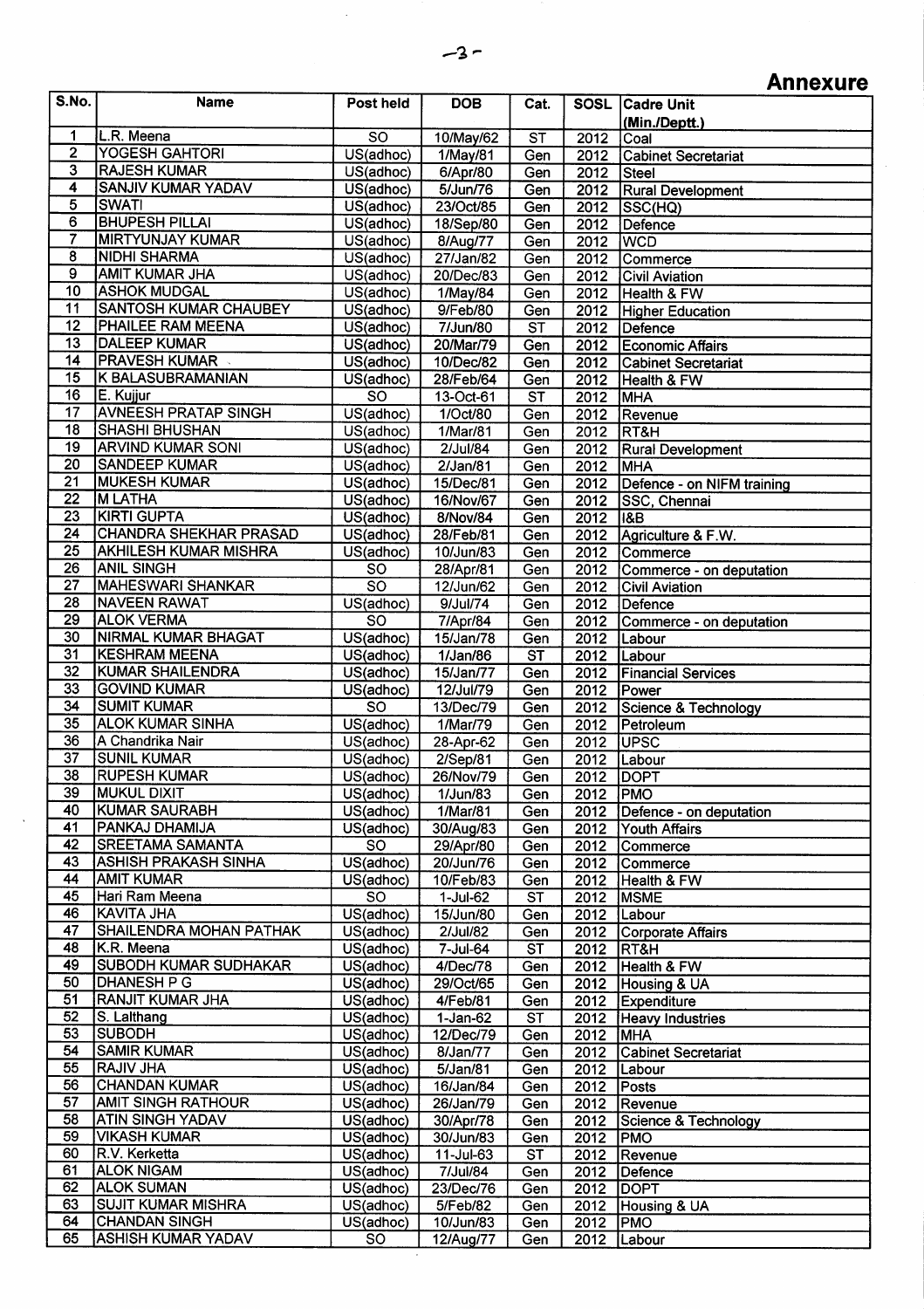| S.No.            | <b>Name</b>                                               | Post held               | <b>DOB</b>            | Cat.                   |                   | <b>SOSL Cadre Unit</b>                 |
|------------------|-----------------------------------------------------------|-------------------------|-----------------------|------------------------|-------------------|----------------------------------------|
|                  |                                                           |                         |                       |                        |                   | (Min./Deptt.)                          |
| 66               | Pushpa Rani                                               | US(adhoc)               | 14-May-64             | $\overline{\text{ST}}$ | 2012              | Commerce                               |
| 67               | <b>RATNAKAR JHA</b>                                       | US(adhoc)               | 5/Aug/82              | Gen                    |                   | 2012 Labour                            |
| 68               | ANUP BARMAN                                               | US(adhoc)               | 12/Mar/81             | Gen                    |                   | 2012   Housing & UA                    |
| 69               | <b>ASHOK KUMAR VERMA</b>                                  | <b>SO</b>               | 24/Aug/80             | Gen                    |                   | 2012   Food & PD                       |
| 70               | <b>RAM BABU MAHATO</b>                                    | US(adhoc)               | 17/Aug/81             | Gen                    |                   | 2012 Agriculture & F.W.                |
| $\overline{71}$  | <b>DHEERAJ KUMAR SINGH</b>                                | $\overline{SO}$         | 7/Jul/79              | Gen                    | 2012              | <b>MHA</b>                             |
| 72               | <b>ANSHUMAN MISHRA</b>                                    | US(adhoc)               | 5/Nov/84              | Gen                    | 2012              | <b>DOPT</b>                            |
| 73               | <b>MUKESH KUMAR</b>                                       | US(adhoc)               | 1/Jun/83              | Gen                    | 2012 <b>DPIIT</b> |                                        |
| 74<br>75         | <b>JITENDRA KUMAR AGRAWAL</b>                             | $\overline{SO}$         | 24/Sep/83             | Gen                    |                   | 2012 Rural Development                 |
| 76               | <b>ABHISHEK KUMAR UPADHYAYA</b><br><b>LAKSHMI CHANDRA</b> | US(adhoc)               | 22/Sep/81<br>8/Jun/81 | Gen                    | 2012              | Mines                                  |
| 77               | <b>SANJEEV KUMAR</b>                                      | US(adhoc)               |                       | Gen<br>Gen             | 2012<br>2012      | <b>Higher Education</b><br><b>MHA</b>  |
| 78               | Prem Kumar Mandal                                         | US(adhoc)<br>US(adhoc)  | 14/Jan/83<br>2-Feb-75 | Gen                    | 2012              | <b>DOPT</b>                            |
| 79               | <b>SANDEEP KUMAR</b>                                      | US(adhoc)               | 15/Dec/80             | Gen                    |                   | 2012 Health & FW                       |
| 80               | Partha Paul                                               | US(adhoc)               | 19-Sep-73             | Gen                    |                   | 2012 Expenditure                       |
| 81               | <b>B ASHA NAIR</b>                                        | $\overline{SO}$         | 1/Jul/67              | Gen                    |                   | 2012 Culture                           |
| 82               | Neeraj Kumar                                              | US(adhoc)               | 14-Mar-75             | Gen                    | 2012              | <b>Skill Development</b>               |
| 83               | <b>SAURABH MISRA</b>                                      | $\overline{US}$ (adhoc) | 13/Sep/83             | Gen                    |                   | 2012 Cooperation                       |
| 84               | <b>PANKAJ SINGH</b>                                       | US(adhoc)               | 22/Aug/83             | Gen                    | 2012              | Agriculture & F.W.                     |
| 85               | <b>ADITYA PRATAP YADAV</b>                                | US(adhoc)               | 21/Nov/76             | Gen                    | 2012              | Agriculture & F.W.                     |
| 86               | SAURABH AGRAWAL                                           | US(adhoc)               | 31/Dec/79             | Gen                    | 2012              | Defence - on deputation                |
| 87               | <b>SUMIT KUMAR</b>                                        | US(adhoc)               | 28/Feb/82             | Gen                    |                   | 2012 Defence                           |
| 88               | <b>JANSI RAJARAMAN</b>                                    | US(adhoc)               | 11/Apr/63             | Gen                    | 2012              | Corporate Affairs                      |
| 89               | <b>BHAVAANI R</b>                                         | US(adhoc)               | 19/Feb/83             | Gen                    | 2012              | Housing & UA                           |
| 90               | Vinay Kumar Yadav                                         | $\overline{SO}$         | 5-Apr-78              | Gen                    | 2012              | <b>Rural Development</b>               |
| 91               | <b>VISHVAJEET KUMAR GUPTA</b>                             | US(adhoc)               | 11/May/79             | Gen                    | 2012              | <b>MHA</b>                             |
| 92               | <b>RAJEEV YADAV</b>                                       | US(adhoc)               | 17/Dec/84             | Gen                    | 2012              | Posts                                  |
| 93               | <b>MITHILESH KUMAR MANDAL</b>                             | US(adhoc)               | 19/Nov/80             | Gen                    | 2012              | <b>Posts</b>                           |
| 94               | <b>GANESH GUPTA</b>                                       | US(adhoc)               | 28/Jul/82             | Gen                    |                   | 2012 Defence                           |
| 95               | <b>ARUN KUMAR SINGH</b>                                   | US(adhoc)               | 16/May/79             | Gen                    | 2012              | Agriculture & F.W.                     |
| 96               | <b>GAUTAM KUMAR</b>                                       | US(adhoc)               | 7/May/80              | Gen                    | 2012              | Defence                                |
| 97               | <b>RAVISH KUMAR</b>                                       | US(adhoc)               | 1/Jul/82              | Gen                    | 2012              | <b>Revenue</b>                         |
| 98               | J. Barwa                                                  | <b>SO</b>               | 23-Aug-64             | $\overline{\text{ST}}$ | 2012              | Health & FW                            |
| 99               | <b>PREM PAL SINGH</b>                                     | US(adhoc)               | 2/Mar/81              | Gen                    | 2012              | Culture                                |
| 100              | <b>SUBODH KUMAR PANKAJ</b>                                | US(adhoc)               | 24/Oct/78             | Gen                    |                   | 2012 Agriculture & F.W.                |
| 101              | <b>UMESH KUMAR SAH</b>                                    | US(adhoc)               | 16/Jan/76             | Gen                    |                   | 2012 Agriculture & F.W.                |
| 102              | <b>ANAND SINGH CHOUHAN</b>                                | US(adhoc)               | 4/Feb/62              | Gen                    | 2012              | Commerce                               |
| 103              | Rohtas Singh                                              | US(adhoc)               | 22-Aug-63             | $\overline{\text{ST}}$ | 2012              | <b>DPIIT</b>                           |
|                  | 104 NIRMLA DEVI GOEL                                      | US(adhoc)               | 19/Mar/65             | Gen                    |                   | 2012   Fertilizers                     |
| 105              | VARUN SINGH CHAUHAN                                       | US(adhoc)               | 25/Jul/83             | Gen                    |                   | 2012   Legal Affairs                   |
| 106              | <b>DEEPAK MALHOTRA</b>                                    | US(adhoc)               | 12/Aug/83             | Gen                    | 2012              | Defence                                |
| 107              | <b>RAJNISH KUMAR</b>                                      | US(adhoc)               | 5/Jan/79              | Gen                    | 2012              | <b>MHA</b>                             |
| 108              | <b>SURYA PRAKASH</b>                                      | US(adhoc)               | 10/Jan/77             | <b>SC</b>              | 2012              | <b>DOPT</b>                            |
| 109              | <b>HARI MP</b>                                            | US(adhoc)               | 25/Feb/64             | Gen                    | 2012              | Housing & UA                           |
| 110              | <b>VINAY PRATAP BAHADUR SINGH</b>                         | $\overline{US}$ (adhoc) | 16/Apr/83             | Gen                    | 2012              | Defence                                |
| 111              | <b>PRADYUMNA SAHU</b>                                     | US(adhoc)               | 8/Apr/65              | Gen                    | 2012              | Commerce                               |
| 112              | Gabru Gari                                                | US(adhoc)               | 16-Aug-61             | ST                     | 2012              | UPSC                                   |
| 113<br>114       | <b>ANURADHA SOOD</b><br><b>RAJEEV RANJAN VERMA</b>        | US(adhoc)               | 20/Aug/68             | Gen                    | 2012              | Culture                                |
| 115              | <b>PAPPU KUMAR SINGH</b>                                  | US(adhoc)               | 13/Apr/80             | Gen                    | 2012<br>2012      | Defence<br>Housing & UA                |
| 116              | PANKAJ KUMAR AWASTHI                                      | US(adhoc)<br>US(adhoc)  | 15/Jul/74<br>5/Jan/80 | Gen<br>Gen             | 2012              | <b>MHA</b>                             |
| 117              | <b>JAY PRAKASH NARAYAN SINGH</b>                          | US(adhoc)               | 1/Mar/79              | Gen                    | 2012              | <b>Drinking Water &amp; Satination</b> |
| 118              | SURESH KUMAR V K                                          | US(adhoc)               | 28/May/64             | Gen                    | 2012              | Commerce                               |
| 119              | <b>RAGHVENDRA SINGH YADAV</b>                             | US(adhoc)               | 26/Jan/84             | Gen                    | 2012              | Defence                                |
| 120              | <b>RAJESH KUMAR</b>                                       | US(adhoc)               | 4/Dec/82              | <b>SC</b>              | 2012              | Lok Pal                                |
| $\overline{121}$ | <b>AJIT KUMAR SINGH</b>                                   | US(adhoc)               | 22/Oct/81             | Gen                    | 2012              | Agriculture & F.W.                     |
| 122              | <b>SUNIL KUMAR SINGH BHADORIA</b>                         | US(adhoc)               | 10/Oct/82             | Gen                    | 2012              | Health & FW                            |
| 123              | <b>PREM PARKASH</b>                                       | US(adhoc)               | 18/Feb/80             | Gen                    | 2012              | MHA                                    |
| 124              | <b>PROBAL CHANDA</b>                                      | $\overline{SO}$         | 28/Dec/79             | Gen                    | 2012              | SSC, Kolkatta                          |
| 125              | <b>ANIL KUMAR MEENA</b>                                   | US(adhoc)               | 8/Jun/79              | ST                     | 2012              | Agriculture & F.W.                     |
| 126              | <b>ALOK KUMAR TIWARI</b>                                  | US(adhoc)               | 25/Jan/85             | Gen                    | 2012              | Economic Affairs                       |
| 127              | KAMAL KUMAR                                               | US(adhoc)               | 12/Dec/79             | Gen                    | 2012              | <b>MHA</b>                             |
| 128              | JATA SHANKAR KANTH                                        | US(adhoc)               | 4/Aug/75              | Gen                    | 2012              | <b>Environment &amp; Forests</b>       |
| 129              | <b>CHANDAN KUMAR</b>                                      | US(adhoc)               | 5/Jul/76              | Gen                    | 2012              | Agriculture & F.W.                     |
| 130              | <b>MANISH KUMAR SINGH</b>                                 | US(adhoc)               | 18/Mar/84             | Gen                    | 2012              | Defence                                |
| 131              | <b>HARISH CHAND</b>                                       | US(adhoc)               | 19/Mar/78             | <b>SC</b>              | 2012              | Defence                                |

 $-4-$ 

 $\mathcal{L}_{\mathcal{A}}$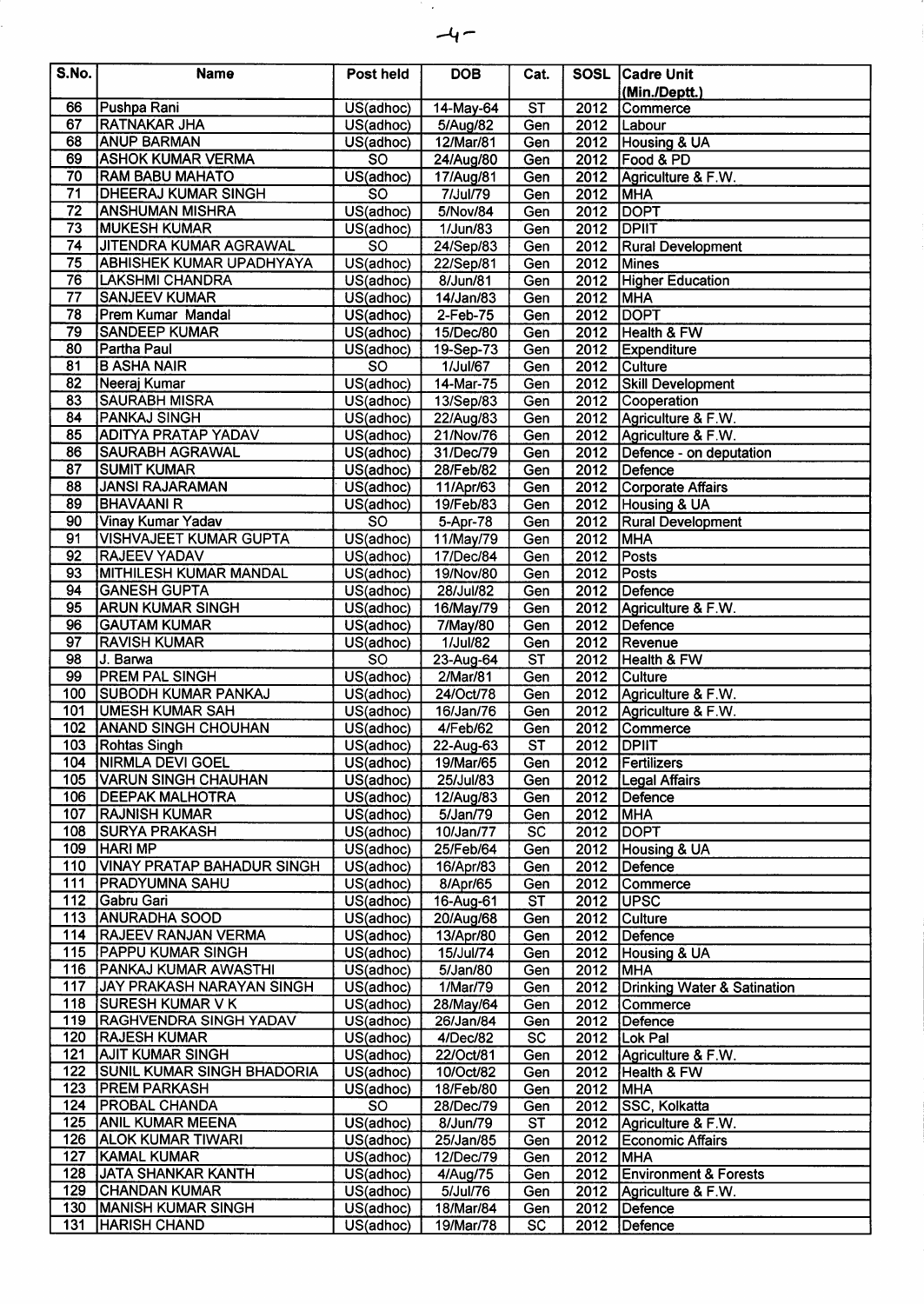

| S.No.            | <b>Name</b>                                         | Post held                            | <b>DOB</b>             | Cat.                            |              | SOSL Cadre Unit                      |
|------------------|-----------------------------------------------------|--------------------------------------|------------------------|---------------------------------|--------------|--------------------------------------|
|                  |                                                     |                                      |                        |                                 |              | (Min./Deptt.)                        |
| 132              | NAMRATA KUMARI                                      | US(adhoc)                            | 1/Apr/82               | Gen                             | 2012         | <b>ARPG</b>                          |
| 133              | <b>MANISH KUMAR</b>                                 | US(adhoc)                            | 1/Jan/81               | Gen                             | 2012         | Health & FW                          |
| 134              | <b>BHASKAR SINGH</b>                                | <b>SO</b>                            | 9/Sep/81               | Gen                             | 2012         | <b>DPIIT</b>                         |
| 135              | <b>MANISH KUMAR CHOURASIYA</b>                      | US(adhoc)                            | 5/Dec/81               | Gen                             | 2012         | <b>Culture</b>                       |
| 136              | <b>DEEPAK SHARMA</b>                                | US(adhoc)                            | 13/Dec/84              | Gen                             | 2012         | <b>DOPT</b>                          |
| 137              | <b>SHEFALI SARAF</b>                                | US(adhoc)                            | 14/Mar/76              | Gen                             | 2012         | <b>DOPT</b>                          |
| 138<br>139       | <b>RUPESH PAL</b><br><b>SATISH CHAND</b>            | US(adhoc)                            | 29/Jun/79              | Gen                             | 2012         | Posts                                |
| 140              | <b>PRASHANT GUPTA</b>                               | US(adhoc)                            | 15/Jun/81              | $\overline{SC}$                 | 2012         | Defence                              |
| 141              | <b>PRAVEEN SHUKLA</b>                               | US(adhoc)<br>US(adhoc)               | 21/Jul/83<br>25/Apr/84 | Gen<br>Gen                      | 2012<br>2012 | Economic Affairs<br>Defence          |
| 142              | <b>APARNESH DATTA PANDEY</b>                        | <b>SO</b>                            | 7/Dec/83               | Gen                             | 2012         | Housing & UA                         |
| 143              | Dhramraj Kumbhare                                   | $\overline{SO}$                      | $1-Jul-61$             | $\overline{\text{ST}}$          | 2012         | <b>Youth Affairs</b>                 |
| 144              | <b>VIPUL ALOK</b>                                   | $\overline{SO}$                      | 4/Aug/82               | Gen                             | 2012         | <b>MHA</b>                           |
| 145              | <b>VINOD KUMAR ARYA</b>                             | US(adhoc)                            | 14/Oct/68              | $\overline{SC}$                 | 2012         | MHA                                  |
| 146              | <b>DESHRAJ YADAV</b>                                | US(adhoc)                            | 10/Aug/78              | Gen                             | 2012         | Agriculture & F.W.                   |
| 147              | <b>Pramod Singh Pangety</b>                         | <b>SO</b>                            | 12-Jan-65              | ST                              | 2012         | Supply                               |
| 148              | <b>SAMIN ANSARI</b>                                 | US(adhoc)                            | 27/Mar/81              | Gen                             | 2012         | Steel                                |
| 149              | <b>ANJALI MATHUR</b>                                | US(adhoc)                            | 15/Apr/64              | Gen                             | 2012         | <b>Civil Aviation</b>                |
| 150              | <b>AJAY KUMAR SINHA</b>                             | US(adhoc)                            | 19/Sep/79              | Gen                             | 2012         | <b>Cabinet Secretariat</b>           |
| 151<br>152       | <b>SAPNA</b><br><b>PRITAM KUMAR</b>                 | US(adhoc)                            | 25/Aug/80              | Gen                             | 2012         | <b>Posts</b>                         |
| 153              | <b>CHARAN SINGH</b>                                 | US(adhoc)<br>US(adhoc)               | 31/Dec/78              | Gen<br>$\overline{\mathsf{ST}}$ | 2012<br>2012 | <b>DPIIT</b><br>MHA                  |
| 154              | NAHAR SINGH MEENA                                   | US(adhoc)                            | 5/Aug/81<br>1/Jul/84   | $\overline{\text{ST}}$          | 2012         | Posts                                |
| 155              | Saroj Mary Xalxo                                    | US(adhoc)                            | 7/May/66               | $\overline{\text{ST}}$          | 2012         | MHA                                  |
| 156              | <b>HANUMAN MEENA</b>                                | US(adhoc)                            | 5/Jun/85               | $\overline{\text{ST}}$          | 2012         | Defence                              |
| 157              | <b>ANKESH KUMAR SRIVASTAVA</b>                      | US(adhoc)                            | 3/Jan/82               | Gen                             | 2012         | Petroleum                            |
| 158              | <b>MANVEER SINGH (SAINI)</b>                        | $\overline{US}$ (adhoc)              | 18/Oct/62              | Gen                             | 2012         | <b>NITI Aayog</b>                    |
| 159              | <b>GAUTAM GOVIND</b>                                | US(adhoc)                            | 15/Jan/81              | Gen                             | 2012         | Science & Technology                 |
| 160              | <b>RAM BHAGAT KUSHWAHA</b>                          | US(adhoc)                            | 4/Aug/80               | Gen                             | 2012         | Health & FW                          |
| 161              | <b>UMRAV MEENA</b>                                  | US(adhoc)                            | 1/Aug/82               | $\overline{\text{ST}}$          | 2012         | RT&H                                 |
| 162              | <b>SATYA PRAKASH CHAUDHARY</b>                      | US(adhoc)                            | 25/Jan/84              | Gen                             | 2012         | <b>MHA</b>                           |
| 163              | <b>VED PRAKASH SINGH</b>                            | US(adhoc)                            | 25/Feb/79              | Gen                             | 2012         | Food & PD                            |
| 164              | S.R. Meena                                          | US(adhoc)                            | 15-Jul-62              | $\overline{\mathsf{ST}}$        | 2012         | Defence                              |
| 165              | <b>VIVEK JAYASWAL</b>                               | $\overline{US}$ (adhoc)              | 2/Sep/82               | Gen                             | 2012         | Commerce                             |
| 166<br>167       | VINOD BHARDWAJ<br>NAVEEN KUMAR RAJAN                | $\overline{US}$ (adhoc)<br><b>SO</b> | 15/Oct/73              | Gen<br>Gen                      | 2012<br>2012 | Defence                              |
| 168              | MAHIPAL SINGH                                       | US(adhoc)                            | 15/Apr/78<br>20/Feb/81 | Gen                             | 2012         | Culture<br>MHA                       |
| 169              | <b>ASHESH CHAUDHARY</b>                             | US(adhoc)                            | 20/Apr/79              | $\overline{SC}$                 | 2012         | SSC(NR)                              |
| 170              | NARESH KUMAR                                        | $\overline{SO}$                      | 25/Oct/79              | Gen                             | 2012         | Health & FW - on deputation          |
| 171              | <b>BIMLA RAWAT</b>                                  | $\overline{US}$ (adhoc)              | 24/Jan/64              | Gen                             | 2012         | <b>DPIIT</b>                         |
| 172              | Tulsi Negi                                          | $\overline{US}$ (adhoc)              | 29-Dec-63              | <b>ST</b>                       | 2012         | <b>Higher Education</b>              |
| $\overline{173}$ | <b>RAKESH KUMAR</b>                                 | US(adhoc)                            | 15/Feb/80              | Gen                             | 2012         | <b>MHA</b>                           |
| 174              | <b>BAL GOVIND JHA</b>                               | US(adhoc)                            | 25/Mar/74              | Gen                             | 2012         | <b>Skill Development</b>             |
| 175              | <b>PRASHANT MALIK</b>                               | US(adhoc)                            | 3/Apr/83               | <b>SC</b>                       | 2012         | <b>Water Resources</b>               |
| 176              | <b>SANTOSH PRASAD</b>                               | US(adhoc)                            | 2/Aug/80               | Gen                             | 2012         | <b>DPIIT</b>                         |
| 177<br>178       | <b>GYAN SINGH MEENA</b>                             | US(adhoc)                            | 15/Jul/80              | <b>ST</b>                       | 2012         | <b>IWCD</b>                          |
| 179              | <b>SURESH RANA</b><br><b>SADHNA MITAL (SINGHAL)</b> | US(adhoc)<br>US(adhoc)               | 3/Jan/77<br>14/Jun/62  | Gen<br>Gen                      | 2012<br>2012 | <b>Civil Aviation</b><br><b>IMHA</b> |
| 180              | NILESH CHANDRA SRIVASTAVA                           | US(adhoc)                            | 25/Jan/83              | Gen                             | 2012         | <b>DOPT</b>                          |
| 181              | <b>KULDIP CHAND SHARMA</b>                          | US(adhoc)                            | 27/Oct/61              | $\overline{Gen}$                | 2012         | Housing & UA                         |
| 182              | <b>SATISH KUMAR</b>                                 | US(adhoc)                            | 6/Jun/84               | <b>SC</b>                       | 2012         | <b> UPSC</b>                         |
| 183              | <b>RAJEEV KUMAR</b>                                 | US(adhoc)                            | 12/Apr/76              | Gen                             | 2012         | Health & FW                          |
| 184              | <b>MADHU HANDA</b>                                  | US(adhoc)                            | 6/Apr/61               | Gen                             | 2012         | Agriculture & F.W.                   |
| 185              | KALLOO RAM                                          | US(adhoc)                            | 20/Aug/84              | $\overline{\mathsf{ST}}$        | 2012         | Corporate Affairs                    |
| 186              | <b>ABDUL SADIQ KHAN</b>                             | US(adhoc)                            | 25/Mar/67              | Gen                             | 2012         | <b>AYUSH</b>                         |
| 187              | <b>SATYENDRA SINGH</b>                              | US(adhoc)                            | 4/Jul/80               | SC                              | 2012         | Health & FW                          |
| 188              | <b>PRASHANT CHATURVEDI</b>                          | <b>SO</b>                            | 1/Mar/83               | Gen                             | 2012         | <b>Financial Services</b>            |
| 189<br>190       | <b>DINESH BAID</b>                                  | US(adhoc)<br>$\overline{SO}$         | 13/Dec/82              | Gen                             | 2012         | Bio-technology                       |
| 191              | Asha Menon<br><b>RANJEET KUMAR</b>                  | $\overline{US(adhoc)}$               | 3-Nov-60<br>11/Dec/77  | Gen<br>Gen                      | 2012<br>2012 | <b>MHA</b><br>MHA <sup>®</sup>       |
| 192              | <b>SHAMBHU KUMAR</b>                                | US(adhoc)                            | 6/Jan/78               | Gen                             | 2012         | Economic Affairs                     |
| 193              | <b>VIKRAM KUMAR YADAV</b>                           | US(adhoc)                            | 2/May/81               | Gen                             | 2012         | Fertilizers                          |
| 194              | <b>AVINASH KUMAR</b>                                | <b>SO</b>                            | 17/Feb/81              | Gen                             | 2012         | <b>DOPT</b>                          |
|                  | 195 ASHOK SHARMA                                    | $\overline{SO}$                      | 6/Dec/65               | Gen                             | 2012         | Steel                                |
| 196              | OM PRAKASH GUPTA                                    | <b>SO</b>                            | 16/Jan/82              | Gen                             | 2012         | <b>Expenditure</b>                   |
| 197              | Mohan Lal Meena                                     | SO                                   | 30-Sep-60              | <b>ST</b>                       | 2012         | <b>IMHA</b>                          |

 $\mathcal{F}^{\text{max}}_{\text{max}}$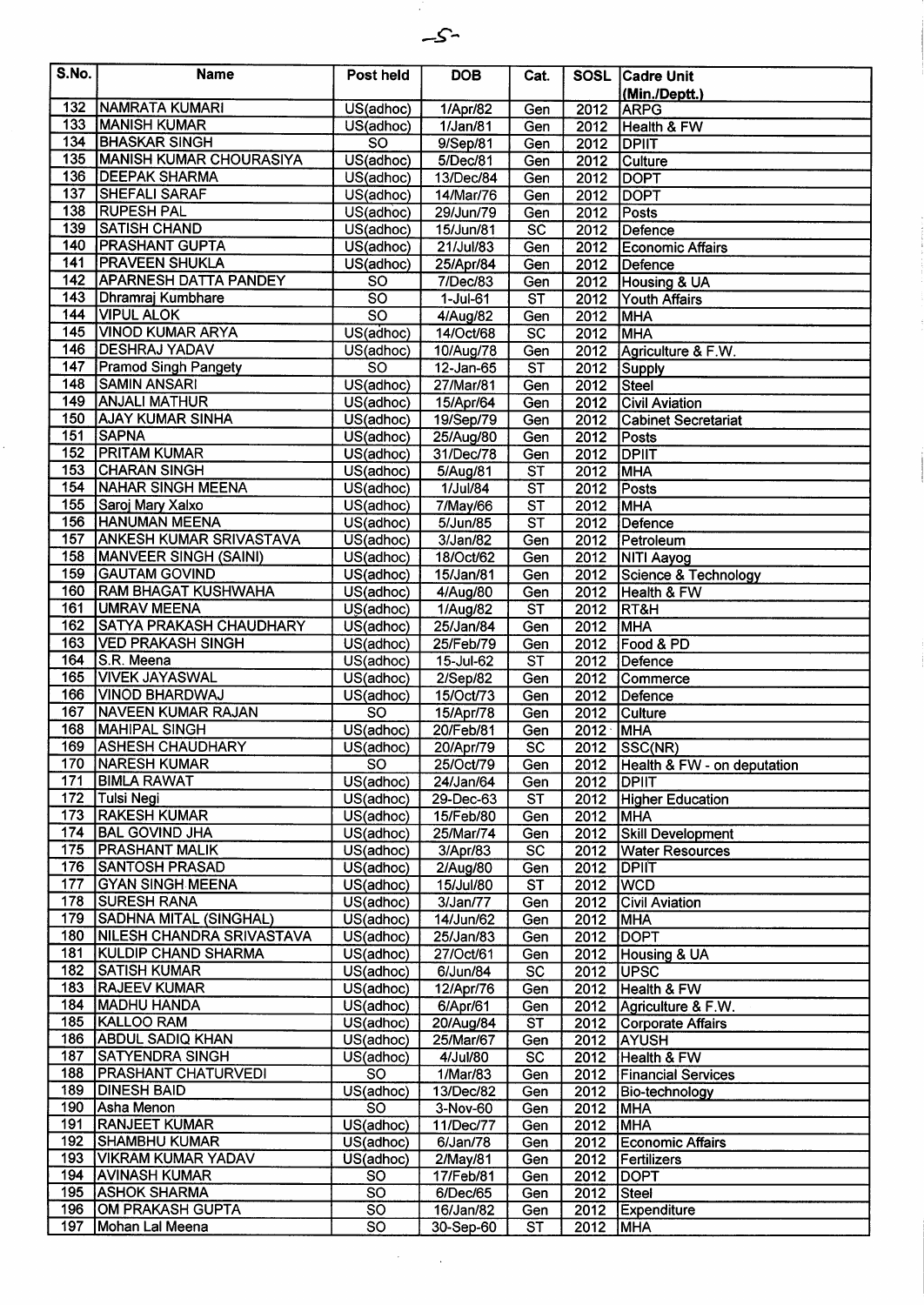| . .<br>ı<br>v<br>× |  |
|--------------------|--|
|--------------------|--|

 $\sim$   $\sim$ 

| S.No.            | <b>Name</b>                    | Post held              | <b>DOB</b>     | Cat.                     |                   | SOSL Cadre Unit                   |
|------------------|--------------------------------|------------------------|----------------|--------------------------|-------------------|-----------------------------------|
| 198              | <b>JYOTI BALA</b>              | SO                     | 24/Dec/83      |                          |                   | (Min./Deptt.)                     |
| 199              | T. Beck                        | $\overline{\text{SO}}$ |                | $\overline{SC}$          | 2012              | SSC(NWR)                          |
| 200              | <b>JAY PRAKASH</b>             |                        | 28-Jun-63      | $\overline{\text{ST}}$   | 2012              | <b>IUPSC</b>                      |
| 201              | <b>BIMLESH KUMAR JHA</b>       | US(adhoc)              | 20/May/81      | $\overline{SC}$          | 2012              | <b>Skill Development</b>          |
| 202              |                                | SO                     | 30/Jun/80      | Gen                      | 2012              | <b>Cabinet Secretariat</b>        |
| 203              | VIJAYALAKSHMI VARMA            | $\overline{SO}$        | 15/Jun/63      | Gen                      | 2012              | <b>Environment &amp; Forests</b>  |
|                  | <b>VIRENDRA KUMAR SHARMA</b>   | $\overline{\text{SO}}$ | 6/Dec/65       | Gen                      | 2012              | <b>Culture</b>                    |
| 204              | Shri Ram Meena                 | $\overline{SO}$        | 15-Jul-63      | $\overline{\text{ST}}$   | 2012              | <b>IDOPT</b>                      |
| 205              | MANOJ KUMAR JHA                | $\overline{SO}$        | 2/Oct/79       | Gen                      |                   | 2012 Drinking Water & Satination  |
| 206              | <b>WAHENGBAM HITLER MEITEI</b> | $\overline{\text{so}}$ | 10/Feb/80      | Gen                      | 2012              | <b>MHA</b>                        |
| 207              | KASHI NATH                     | $\overline{SO}$        | 10/Nov/79      | Gen                      | 2012              | <b>MHA</b>                        |
| 208              | <b>VARSHA SHALINI</b>          | $\overline{SO}$        | 1/Mar/82       | Gen                      | 2012              | Food & PD                         |
| 209              | <b>SANJAY KUMAR</b>            | $\overline{SO}$        | 2/Jan/82       | Gen                      | 2012              | Commerce                          |
| 210              | <b>LAHAWAR RAM</b>             | US(adhoc)              | 21/Sep/79      | $\overline{SC}$          | 2012              | <b>Food Processing Industries</b> |
| 211              | <b>RANJEET KUMAR SUDHANSHU</b> | <b>SO</b>              | 12/Aug/78      | Gen                      | 2012              | <b>DOPT</b>                       |
| 212              | <b>RAKESH KUMAR BHUTANI</b>    | $\overline{SO}$        | 27/Nov/60      | Gen                      | 2012              | <b>Higher Education</b>           |
| 213              | <b>VIKRAM SINGH NEGI</b>       | $\overline{SO}$        | 13/Oct/72      | Gen                      | 2012              | Labour                            |
| 214              | <b>BHAWANI SHANKAR KOTHARI</b> | $\overline{SO}$        | 25/Jul/71      | Gen                      | 2012              | AYUSH                             |
|                  | 215 UDHAM SINGH                | $\overline{SO}$        | 16/Jan/78      | Gen                      | 2012              | Housing & UA                      |
| 216              | <b>BHOOPENDRA SINGH BISHT</b>  | $\overline{\text{SO}}$ | 7/Jul/81       | Gen                      | 2012              | Culture                           |
| 217              | <b>PRASENJIT BOSE</b>          | $\overline{SO}$        | $7/$ Sep $/81$ | Gen                      | 2012              | <b>SSC, Kolkatta</b>              |
| 218              | <b>SIYA RAM CHAUBEY</b>        | $\overline{SO}$        | 14/Jun/61      | Gen                      | 2012              | Fertilizers                       |
| 219              | <b>AJAY LAWANIA</b>            | $\overline{\text{SO}}$ | 31/Aug/81      | Gen                      | 2012              | <b>DOPT</b>                       |
| 220              | <b>AMIT KUMAR</b>              | $\overline{SO}$        | 15/Sep/84      | Gen                      | 2012              | <b>DOPT</b>                       |
| 221              | <b>DHANANJAY SHARMA</b>        | $\overline{\text{SO}}$ | 24/Apr/80      | Gen                      | 2012              | <b>Civil Aviation</b>             |
| $\overline{222}$ | <b>ANIL KUMAR SHARMA</b>       | $\overline{SO}$        | 24/Jan/74      | Gen                      | 2012              | Health & FW                       |
| 223              | <b>ABDUL GUFRAN</b>            | $\overline{SO}$        | 25/Mar/80      | $\overline{Gen}$         | 2012              | <b>DOPT</b>                       |
| 224              | <b>PADMA RANGARAJAN</b>        | $\overline{\text{SO}}$ | 31/Dec/62      | Gen                      | 2012              | <b>UPSC</b>                       |
| 225              | <b>SANTOSH KUMAR AGARWAL</b>   | $\overline{\text{SO}}$ | 23/Oct/74      | Gen                      | 2012              | Economic Affairs                  |
| 226              | <b>SUBODH VERMA</b>            | $\overline{\text{SO}}$ | 2/Jun/81       | Gen                      | 2012              | <b>DOPT</b>                       |
| 227              | Pappunjay Kumar                | $\overline{SO}$        | 12-Dec-80      | Gen                      | 2012              | Culture                           |
| 228              | <b>PARDEEP KUMAR KHER</b>      | $\overline{SO}$        | 12/Dec/62      | Gen                      | 2012              | <b>DPIIT</b>                      |
| 229              | <b>BINOD KUMAR JHA</b>         | $\overline{\text{SO}}$ | 5/Apr/61       | Gen                      | 2012              | Housing & UA                      |
| 230              | <b>SANTOSH KUMAR</b>           | $\overline{\text{so}}$ | 5/Aug/80       | Gen                      | 2012              | 18B - on deputation               |
| 231              | <b>VIKASH KUMAR</b>            | $\overline{SO}$        | 10/Oct/84      | Gen                      | $\overline{2012}$ | <b>MHA</b>                        |
| 232              | <b>JULIET JOSE</b>             | <b>SO</b>              | 10/Dec/60      | Gen                      | 2012              | Agriculture & F.W.                |
| 233              | <b>RAM CHARAN MEENA</b>        | $\overline{SO}$        | 15/Jun/79      | $\overline{\mathsf{ST}}$ | 2012              | Fertilizers                       |
| 234              | <b>RADHEY SHYAM VERMA</b>      | $\overline{SO}$        | 1/Aug/80       | Gen                      | 2012              | <b>MHA</b>                        |
|                  | 235 Anugrahit Toppo            | $\overline{SO}$        | 22-Jan-65      | $\overline{\text{ST}}$   | 2012              | <b>ILabour</b>                    |
|                  | 236 JAIVIR SINGH               | <b>SO</b>              | 10/Jul/68      | Gen                      |                   | 2012   Food & PD                  |
| 237              | <b> PAWAN KUMAR</b>            | $\overline{SO}$        | 16/Jul/76      | Gen                      | 2012              | <b>MHA</b>                        |
| 238              | <b>AJAY PAUL</b>               | <b>SO</b>              | 21/Mar/71      | Gen                      | 2012              | Defence                           |
| 239              | GAUTAM KUMAR                   | $\overline{SO}$        | 5/Jan/82       | Gen                      | 2012              | <b>DOPT</b>                       |
| 240              | <b>ANUJ DIXIT</b>              | $\overline{SO}$        | 14/Apr/81      | Gen                      | 2012              | 18B                               |
| 241              | <b>AJAY KUMAR SINGH</b>        | $\overline{SO}$        | 2/Feb/81       | Gen                      | 2012              | Food & PD                         |
| 242              | YAD RAM MEENA                  | $\overline{SO}$        | 4/Dec/78       | <b>ST</b>                | 2012              | Revenue                           |
| 243              | <b>ABHIRAM KUMAR</b>           | <b>SO</b>              | 6/Feb/79       | Gen                      | 2012              | <b>Water Resources</b>            |
| 244              | <b>ANIL KUMAR CHOUBEY</b>      | $\overline{SO}$        | 5/Jan/82       | Gen                      | 2012              | <b>Cabinet Secretariat</b>        |
| 245              | <b>UMESH SHANKAR PRASAD</b>    | <b>SO</b>              | 12/Feb/82      | Gen                      | 2012              | <b>Expenditure</b>                |
| 246              | <b>ANADI SHARMA</b>            | $\overline{SO}$        | 22/Dec/73      | Gen                      | 2012              | Shipping                          |
| 247              | <b>SANTOSH KUMAR GAUND</b>     | $\overline{SO}$        | 15/Aug/83      | <b>ST</b>                | 2012              | 18B                               |
| 248              | <b>Bhaskarananad Bachheti</b>  | $\overline{SO}$        | 8-Jan-61       | Gen                      | 2012              | <b>MHA</b>                        |
|                  | 249 KUMAR SHYAMAL PARTHSARATHI | $\overline{SO}$        | 5/Feb/78       | Gen                      | 2012              | Panchayati Raj                    |
| 250              | <b>AKHILESH KUMAR ROY</b>      | <b>SO</b>              | 4/Dec/76       | Gen                      | 2012              | <b>UPSC</b>                       |
| 251              | DHARM BIR KUMAR SINGH          | $\overline{SO}$        | 1/Jan/80       | Gen                      | 2012              | <b>Higher Education</b>           |
| 252              | <b>RAJEEV KUMAR KHARE</b>      | <b>SO</b>              | 26/Sep/79      | Gen                      | 2012              | <b>DOPT</b>                       |
| 253              | <b>ASHUTOSH MISRA</b>          | $\overline{SO}$        | 6/Feb/80       | Gen                      | 2012              | Expenditure - on deputation       |
| 254              | <b>SATYA PRAKASH</b>           | $\overline{SO}$        | 15/Oct/79      | Gen                      | 2012              | <b>Environment &amp; Forests</b>  |
| 255              | Mahesh Chandra                 | US(adhoc)              | $2$ -Jul-74    | $\overline{SC}$          | 2012              | Housing & UA                      |
| 256              | <b>SURYA PRATAP SINGH</b>      | <b>SO</b>              | 5/Dec/71       | Gen                      | 2012              | <b>Civil Aviation</b>             |
| 257              | K.P. Shah                      | $\overline{SO}$        | 23-Mar-61      | $\overline{\text{ST}}$   | 2012              | <b>MHA</b>                        |
| 258              | <b>PRABHAT NIGAM</b>           | SO                     | 4/Apr/82       | Gen                      | 2012              | <b>MHA</b>                        |
| 259              | Prakash A Khadgi               | $\overline{SO}$        | 1-Jul-62       | ST                       | 2012              | Fertilizers                       |
| 260              | <b>RAJENDER PRASAD</b>         | $\overline{SO}$        | 5/Jul/61       | Gen                      | 2012              | Expenditure                       |
| 261              | <b>RAJENDRA KUMAR SAHU</b>     | SO                     | 15/Dec/77      | Gen                      | 2012              | <b>Water Resources</b>            |
| 262              | JAYATI MAJUMDAR                | <b>SO</b>              | 20/Jan/61      | Gen                      | 2012              | Defence                           |
|                  | 263 Kapil Kumar                | $\overline{SO}$        | 1-Apr-65       | ST                       |                   | 2012 Petroleum                    |